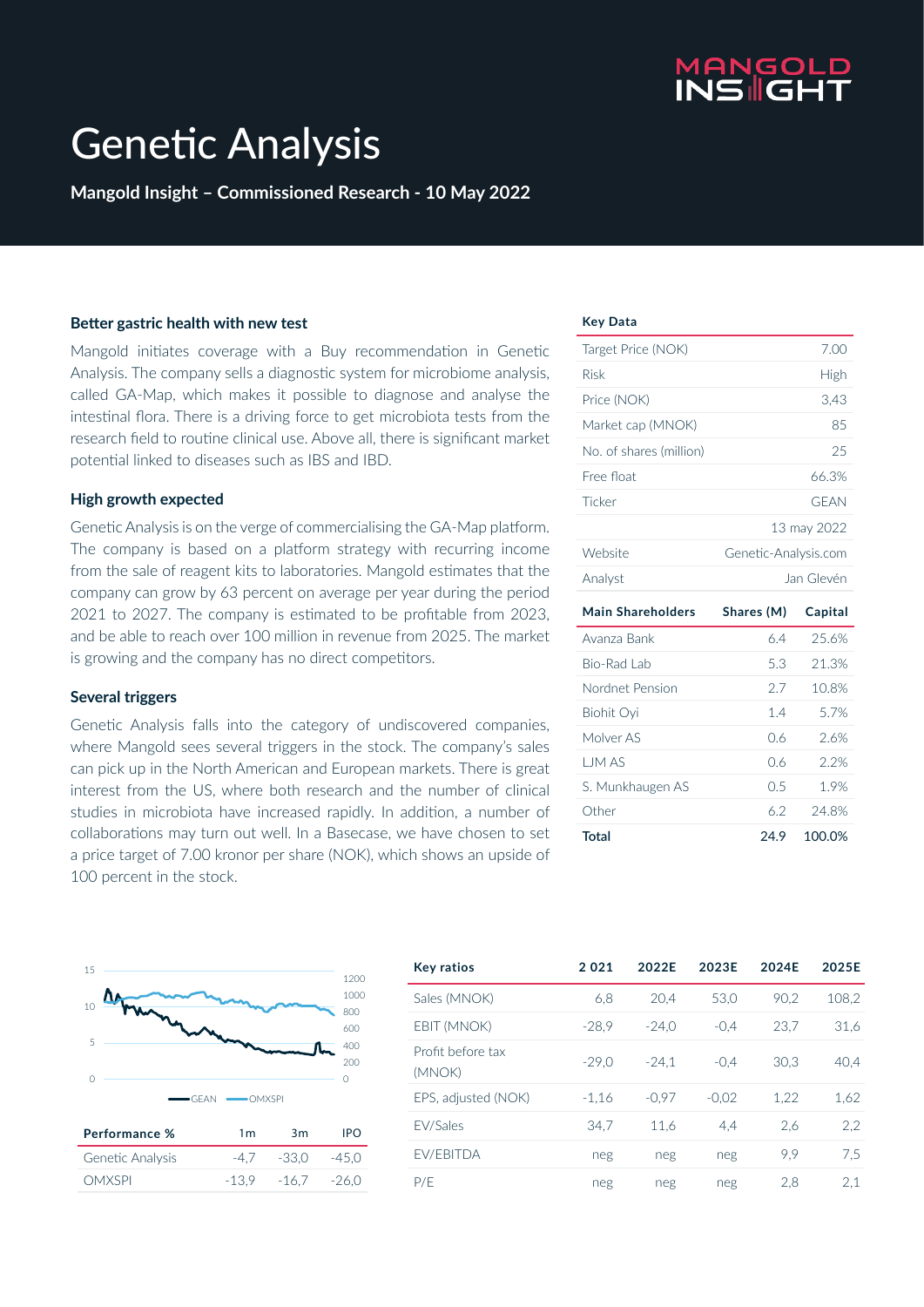### Genetic Analysis - Investment Case

### **Better gastric health with new test**

Mangold initiates coverage of Genetic Analysis with a Buy recommendation and a price target of 7.00 kronor (NOK) in Basecase. Mangold has chosen to value the company with a DCF-model and a required rate of return of 12 percent. A performed scenario analysis shows that the company's value can be significantly higher than that which we have set out. The analysis shows both a Bearcase and a Bullcase. Mangold has taken into account the full dilution of shares.

### **To become standard**

The company's product, GA-Map, is intended for in vitro diagnostics for the examination of samples from the human body in order to obtain information about treatment effects or disease states in the intestinal flora. There is significant market potential linked to IBS and IBD (see appendix). In the US and Europe, about 73 million people suffer from IBS, and about six million from chronic IBD. The company also sees opportunities in other disease indications with a significant need for cost-effective and reliable diagnostics. The market for microbiome tests is characterised by nonstandardised research-based tests. There is a clear driving force to get microbiota tests from the research field to routine clinical use.

#### **Plattform strategy**

The company is based on a platform strategy with recurring income from the sale of reagent kits to laboratories. Mangold estimates that the company can grow by an average of 63 percent per year during the period 2021 to 2027. During the end of the period, the company is expected to be able to reach an industry EBIT margin of 30 percent. It should be possible for sales to reach 127 million in 2027, according to our Basecase.

### **To grow in the US**

Triggers consist of the company's sales gaining momentum in the North American and European markets. Sales will initially be made to larger labs. Genetic Analysis is in an early sales phase, and there is still great uncertainty about how its products will be received in the market. What speaks for the company's success is that there is great interest from the US, and that research and the number of clinical studies in microbiota have increased considerably.

### **Asia in sight**

At a later stage, Mangold sees that the company also can reach the Asian market, where there is significant interest in this type of product. The company has a partnership with American Bio-Rad, which may turn out well. If the company's products attain great demand and are successful in reaching the clinical market after positive statements from the FDA, we see the company as an acquisition target.

*Buy the share - price target NOK 7.00*

*DCF shows an upside of 100 percent*

*Diagnostic company with growth potential*

*Large market*

*Product in demand* 

*Recurring revenue* 

*Still an early phase for the company*

*Success with the FDA can attract buyers*

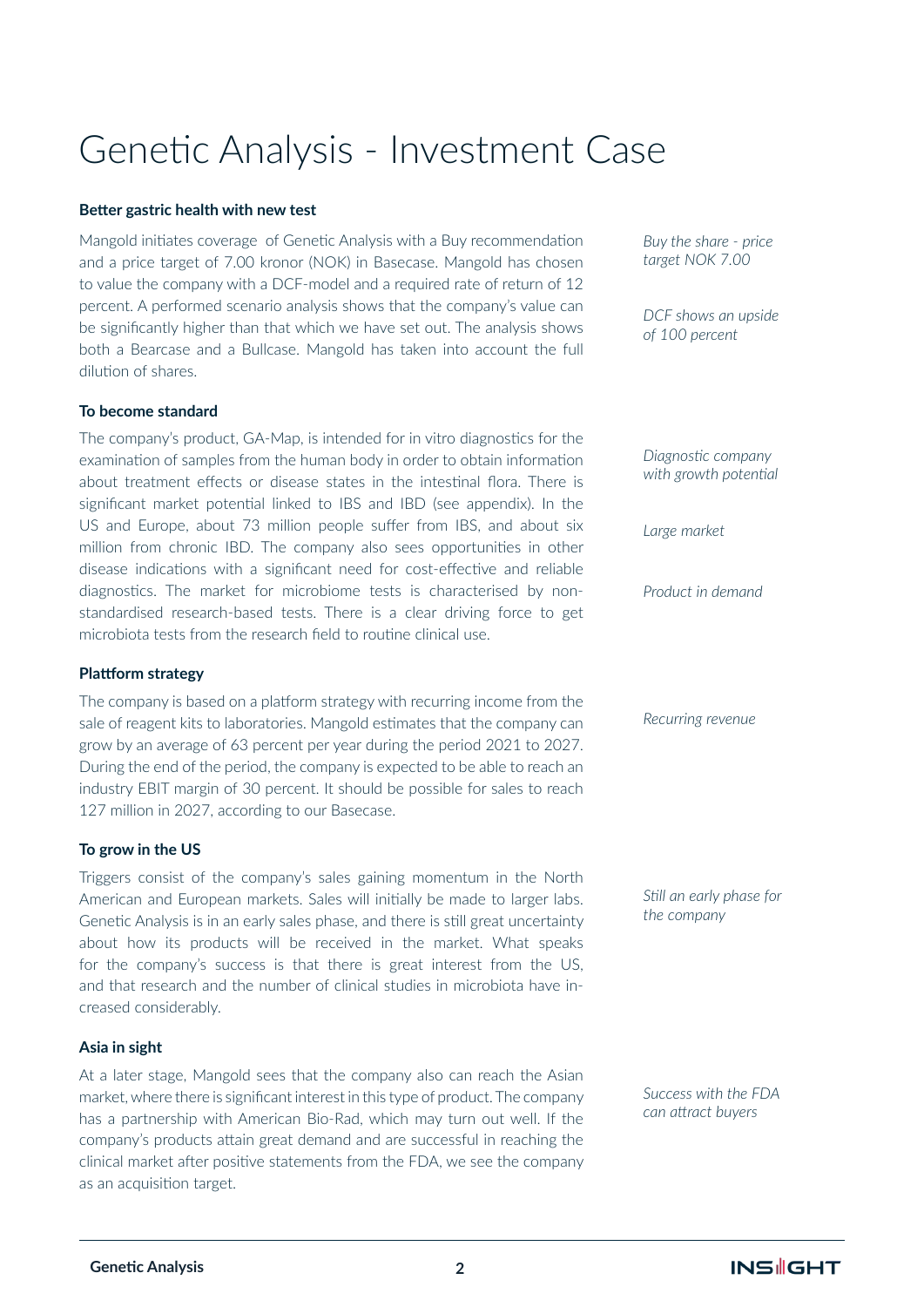### Genetic Analysis - About the company

### **The company in brief**

Genetic Analysis is a diagnostics company active in medical technology with focus on the human microbiome (read more in the appendix). The company sells a diagnostic system for microbiomeanalysis, called GA-Map, which makes it possible to diagnose and analyse the intestinal flora. GA-Map is supported by approximately 20 scientific publications, and has been used in more than 50 clinical studies. Genetic Analysis was founded in 2008, based on research work in microbial diagnostics by Professor Knut Rudi, from the Norwegian University of Life Sciences (NMBU) in Ås. Ronny Hermansen is a CEO with more than 20 years of experience from the international diagnostic industry. The company is listed on Spotlight in Sweden.

### **The business**

Genetic Analysis manufactures products and reagents in its own service laboratory in Oslo. In the event of increased volumes, operations can also be outsourced. The company has a product that is CE-marked, and ready to be commercialised in Europe, the US and Asia. Sales will take place via distributors, as well as direct sales in both Europe and the US. It will be possible to market GA-Map in Europe via an institute in Germany IMD (Institut für Medizinische Diagnostik), which is part of the Medicover Group. In China, the company collaborates with Thalys, which will use GA-Map in its lab in Shanghai (ICL - Independent Clinical Lab).

The company is based on a platform strategy with recurring income from sale of reagent kits to laboratories. The company has a distribution and development agreement with the American life-science company Bio-Rad for the GA-Map Dysbios Test. There is also an agreement with Luminex to develop and commercialise tests for microbiota on the LX200 and Magpix platforms. Luminex develops instruments for laboratories, and has been part of the Italian group DiaSorin since July 2021.

GA-Map intends to analyse diseases of the intestinal flora. There is significant market potential linked to IBS and IBD. In the US and Europe, about 73 million people suffer from IBS, and about six million from chronic IBD. The company also sees opportunities in other disease indications with a significant need for cost-effective and reliable diagnostics, such as type 2 diabetes, liver disease (NAFLD/NASH), and colorectal cancer.



*Diagnostic company with a focus on microbiota*

*The product GA-Map will be sold in the US and Europe*

*Collaborates with Thalys in China*

*Recurring income* 

*Bio-Rad is a shareholder in GA*

*Aimed at diseases that are on the increase*

*Luminex LX200 and the associated GA-Map test can be seen in the image*

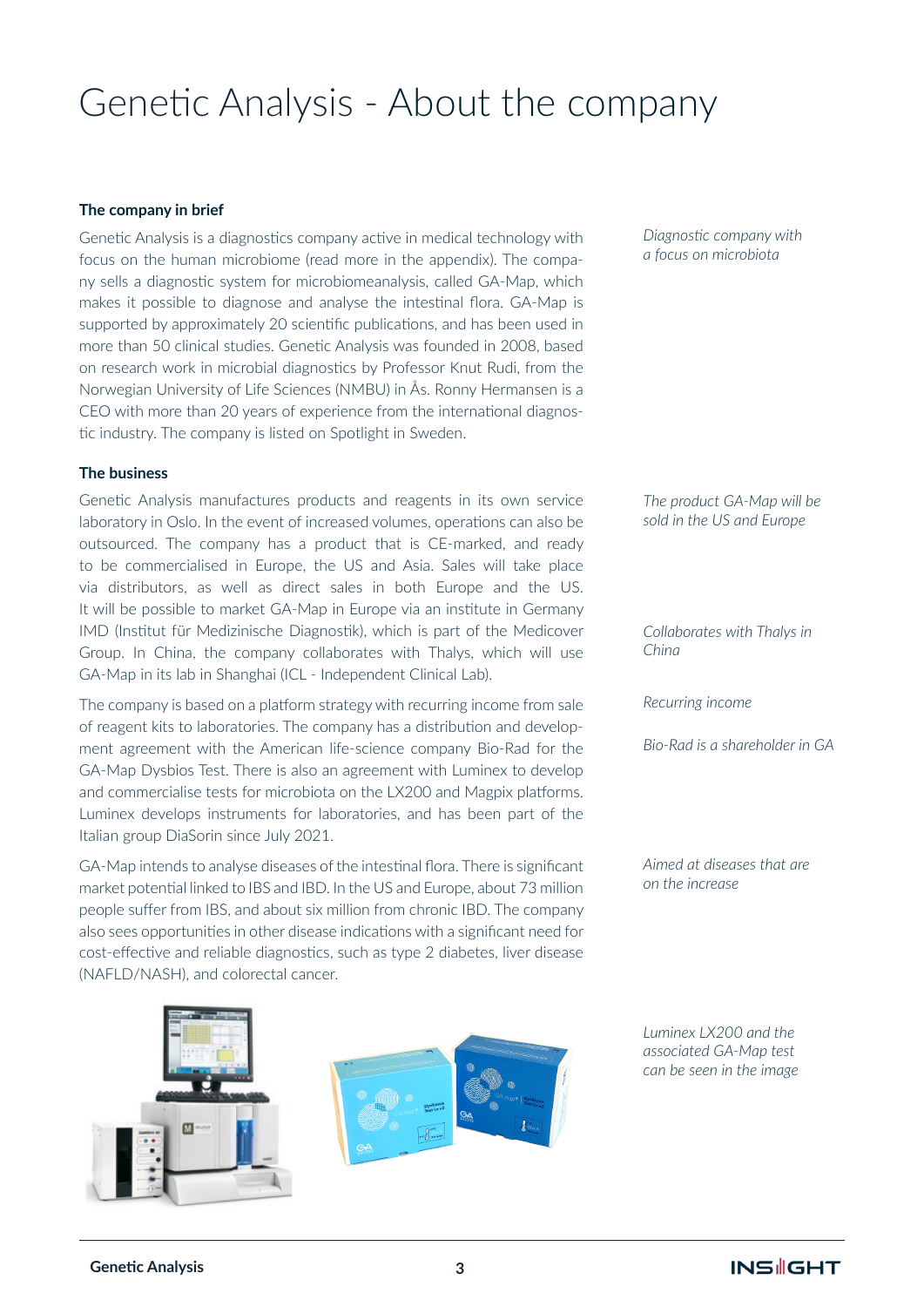## Genetic Analysis - Products

### **Products and development work**

Genetic Analysis medical devices for in vitro diagnostics are intended for use in examining samples from the human body in order to obtain information about treatment effects or disease states. The company has developed a platform, GA-Map, for use in laboratories. Through GA-Map it is possible to analyse and diagnose the intestinal flora. The company has developed two tests for this, one of which is aimed at IBS and IBD. Many patients with these diseases do not respond to treatment, and better diagnosis is needed. The second is for testing Covid-19.

GA-Map has been developed to analyse a large number of bacteria in one reaction. Test results are generated using the clinically validated GA-Map algorithm, which enables the test results to be generated directly without the need for additional bioinformatics work. GA-Map automatically compares a predefined microbiota and a unique biobank of 7 000 samples from different disease states. Test results can then be published via software.

### **GA-Map Dysbiosis Test Lx**

The test comprises a service product aimed at researchers for use in the clinical phase, PCR labs, dietitians, and those active in gastroenterology.

The test can identify and characterise dysbiosis. An imbalance can occur between good and bad bacteria in the intestinal flora in patients with diseases such as Irritable Bowel Syndrome (IBS) and Inflammatory Bowel Disease (IBD). The test is used as a complement to patient treatment and clinical research. It identifies potential dysbiosis and creates a profile of the patient's microbiota.

Test data obtained is generated automatically and the result is illustrated in a report. This report contains 48 pre-selected bacterial markers. The tests will help healthcare professionals find the right treatment for dysbiosis. The test is performed with the analysis instrument Luminex 200 or Luminex Magpix, where several different tests can be performed simultaneously.

### **COVID-19 Fecal Test**

This test is also a service product developed to be able to identify Covid-19 in microbiota. It is a faecal reagent kit for identifying SARS CoV-2 in stool samples. The market has so far been limited. The method has mainly been tested in China and Hong Kong with young children. In Europe, PCR tests in the nose and throat have been used, which explains a limited use. In Europe, the test has been used for special patient groups. In the future, the test may be used to monitor post-Covid dysbiosis.

### **For the laboratory**

The company sells the GA-Map Dysbiosis Test Reagent Kit to molecular laboratories. The test is CE marked and an In Vitro-documented test. The product includes software that consists of a large reference database of normal and healthy microbiota. There are also faecal tests with supplementary software that can be used in the lab.

*GA-Map can analyse the intestinal flora*

*Test results can be published via software*

*The company's tests can identify IBS and IBD*

*Covid-19 tests can be used more widely*

*Molecular Labs are found in private routine labs, at major universities and pharmaceutical companies, such as Abbott*

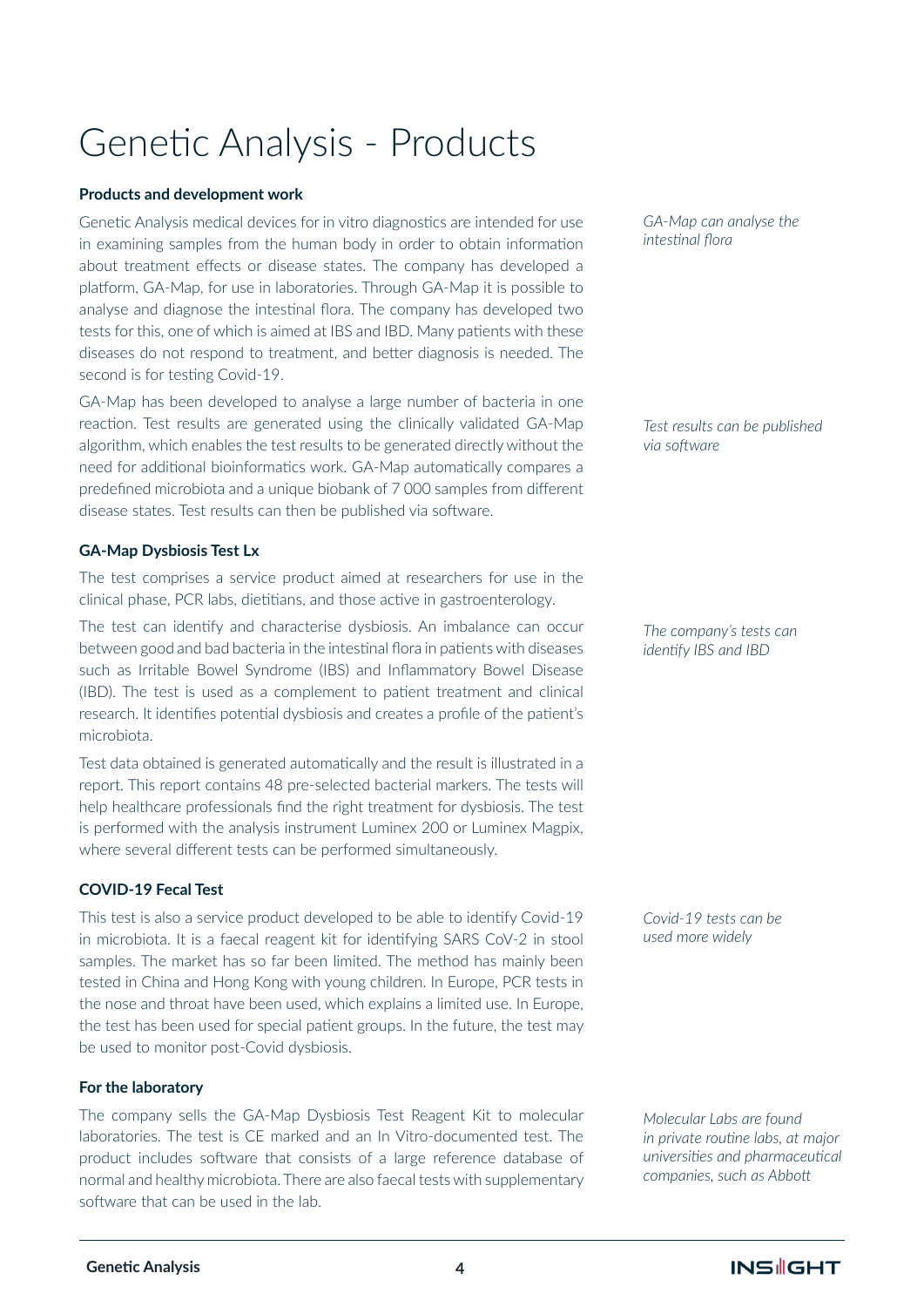### Genetic Analysis - Development

### **Development work**

Genetic Analysis develops biomarkers for GA-Map. This will make it possible to use the platform to provide better treatment to patients with IBD or other diagnoses, such as Type 2 diabetes. Potential is also to be seen in the area of liver diseases (NAFLD/NASH) and colorectal cancer, which may become part of GA-Map. Clinical development for diagnostic products is less complicated than for medicines, and takes both less capital and time. The company collaborates with several organisations within research, including Akershus University Hospital in Oslo and Sahlgrenska University Hospital in Gothenburg.

### **Increased number of clinical studies**

Maintaining and improving the intestinal bacterial ecosystem has had an increasing impact in clinical research. Approximately USD 6.5 billion has been invested in the development of intestinal flora-altering drugs, and roughly 1 100 clinical programmes at various stages with such drug candidates are ongoing, according to industry site Microbiome Times.

Seres Therapeutics, which develops biological drugs, has entered phase 3 in the clinical drug development with its drug candidate SER-109. This has been described as a major advance and a paradigm shift for the entire microbioma market.

Many years of research within the microbiota field have led to an increased understanding of the role and significance of microorganisms for the health of mankind. Around 500 000 microbiome tests are already carried out every year in laboratories in the US and the EU. The majority of the tests are performed with individiual lab-developed test methods and research techniques.

Using new technology, 16s rDNA sequencing, researchers have been able to analyse microbiota. With sequencing technology, researchers have gained a better picture of the microbiota in the intestine.

### **Starndardised tests are needed**

The market for microbiome tests is characterised by non-standardised research-based tests. There is a clear driving force to get microbiota tests from the research field to routine clinical use. Pharmaceutical players are launching potential microbiome-altering drugs, which means an increased need for routine diagnostics.

The company's patented and CE-marked GA-Map is the only microbiome platform for routine diagnostics, which compares the patient's results over time. With GA-Map, results for diagnosing patients' tests become cost-effective, standardised, and consistent.

*Biomarkers will be developed*

*Increased number of clinical studies*

*The success of Seres a paradigm shift*

*The number of microbiome tests is expected to increase*

*Genetic Analysis will standardise microbiota tests*

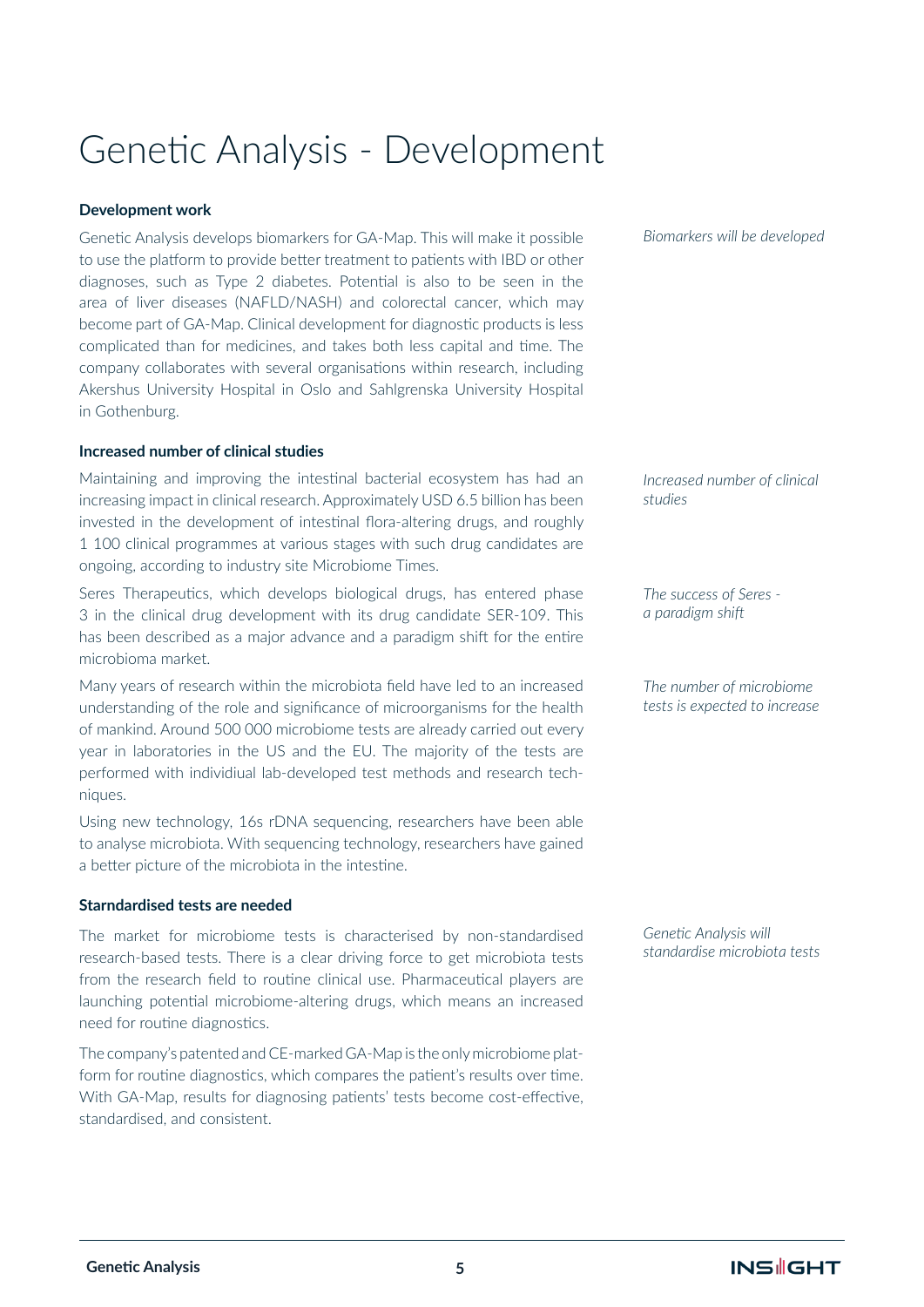### Genetic Analysis - Market

#### **The Human Microbiome Market**

The global market for "Human Microbiome" amounted to USD 719 million in 2021, and is expected to increase to USD 2.9 billion in 2028, according to study from the Insight Partners. Market growth is expected to average 22.2 percent per year during the period 2021 to 2028. Growth is driven by increased interest in intestinal flora and drug development. Especially early detection of disease and diagnosis. The market includes diagnostics and pharmaceuticals.

*The Human Microbiome market will grow by more than 20 percent CAGR*



Source: The Insight Partners

North America is expected to drive growth in the coming years until 2028. A significant number of intestinal flora-changing drug candidates are under development, which contributes to growth. Research capital and various federal initiatives are also expected to contribute to the growth in the North American market. North America is expected to be the largest market, followed by Europe and Asia (APAC). In the long term, Genetic Analysis aims to grow in the American market. In order to succeed in this, a strong patent protection is required, which the company has, and that the product receives an FDA approval, something the company does not have. The company will initially seek FDA approval for IBD. Contact with the FDA is expected to begin during the second half of 2022. The company may initiate sales for research, a market that is more limited. A market for microbiota has been created China and is expected to drive growth in Asia. Chinese research has come a long way in microbiome research.



*North America is expected to drive the entire microbiome market*

*Talks with the FDA will begin in the autumn*

Source: Mordor Intelligence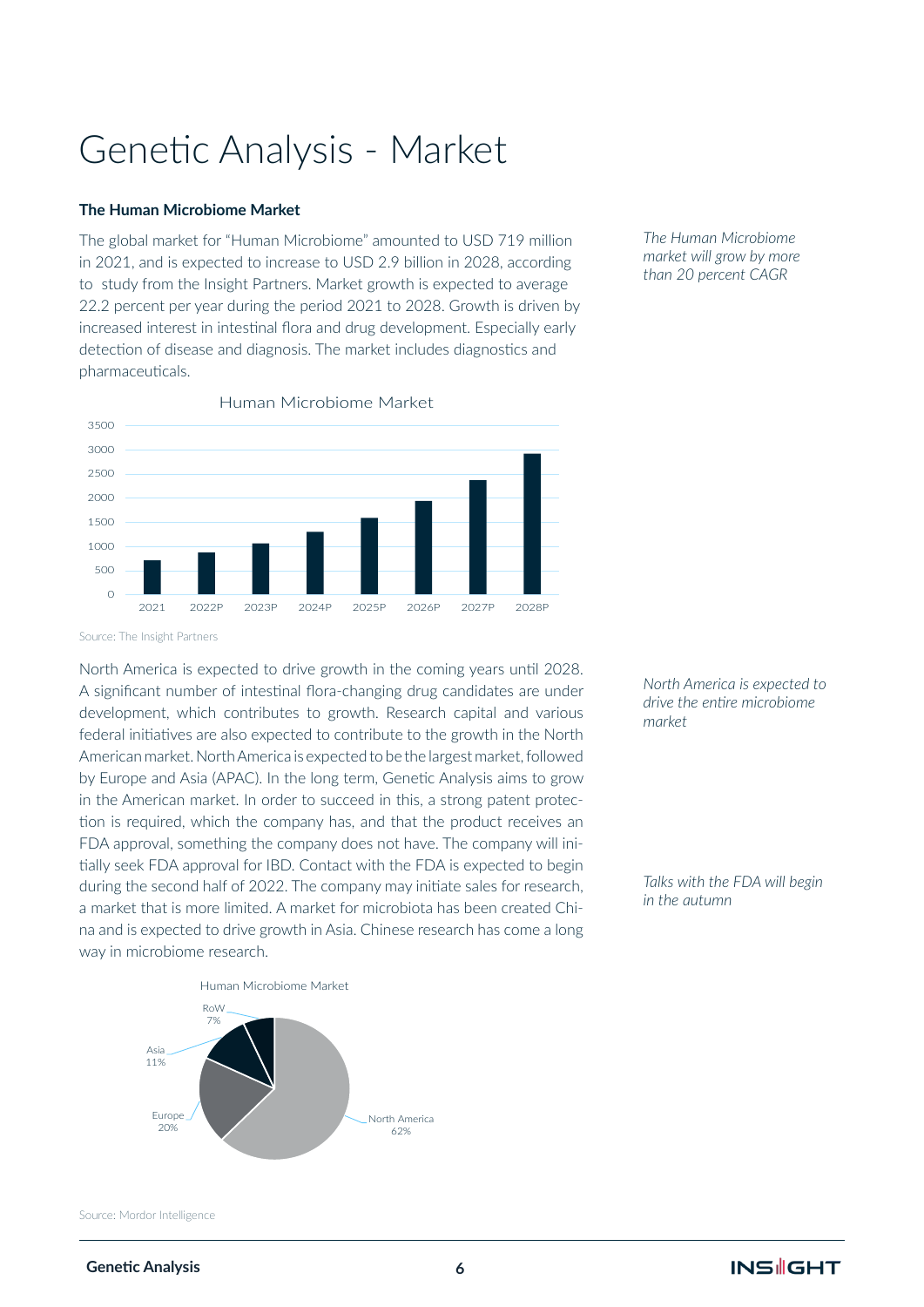# Genetic Analysis - R&D

### **Several sub-segments in the market**

The market can be divided into different segments. These generally consist of probiotics and foods of various kinds, which are expected to make up over 75 percent of the market by 2028. Diagnostic equipment, medicines, and other supplements are expected to make up the remaining share.

The diagnostic segment can in turn be divided into different sub-segments. These are expected to change over time. There are players in the market of Medical and Research Diagnostics, processes that determine which disease or condition explains the patient's symptoms, commonly called diagnosis.

This is expected to change to sub-segments within Companion Diagnostics and Consumer Diagnostics. Companion Diagnostics means that tests better match a patient to a specific drug or treatment.

Consumer Diagnostics is a trend that accelerated during the pandemic. Tests for Covid-19 have resulted in patients getting used to digital channels. Test results are also expected to be more personalised in the future. Digital Health is an area that is also expected to increase considerably. Overall, tests performed by patients themselves are expected to increase (often referred to as Diagnostics @Home).

#### **Strategy**

Sales have begun modestly, mostly in the North American market. The company is now expected to focus on sales in its main markets, the US and Europe.

### **Step 1**

In the first step, the company will sell GA-Map to laboratories that perform microbiota tests, or molecular laboratories in Europe and the US. This is intended to take place within 2-3 years.

### **Step 2**

In step two, the company will expand its market for GA-Map within IBS and IBD. A GA-Map test shall become standard and should be performed before gastroscopy. An expanded collaboration with pharmaceutical companies is expected to be able to create combined products that provide better treatment. This goal is expected to be reached within 2-5 years.

### **Step 3**

Potential is to be seen in performing tests for several types of diseases, such as type 2 diabetes, liver disease, and colorectal cancer. Here, the variousparties are an important part of the development. The goal can be reached between 3-6 years.

*Diagnostics is a small part of a large market*

*More precise treatment* 

*Diagnostics @Home a trend that increased during the pandemic*

*The company will increase its sales in Europe and North America* 

*GA-Map shall become standard*

*More diseases increase the potential*

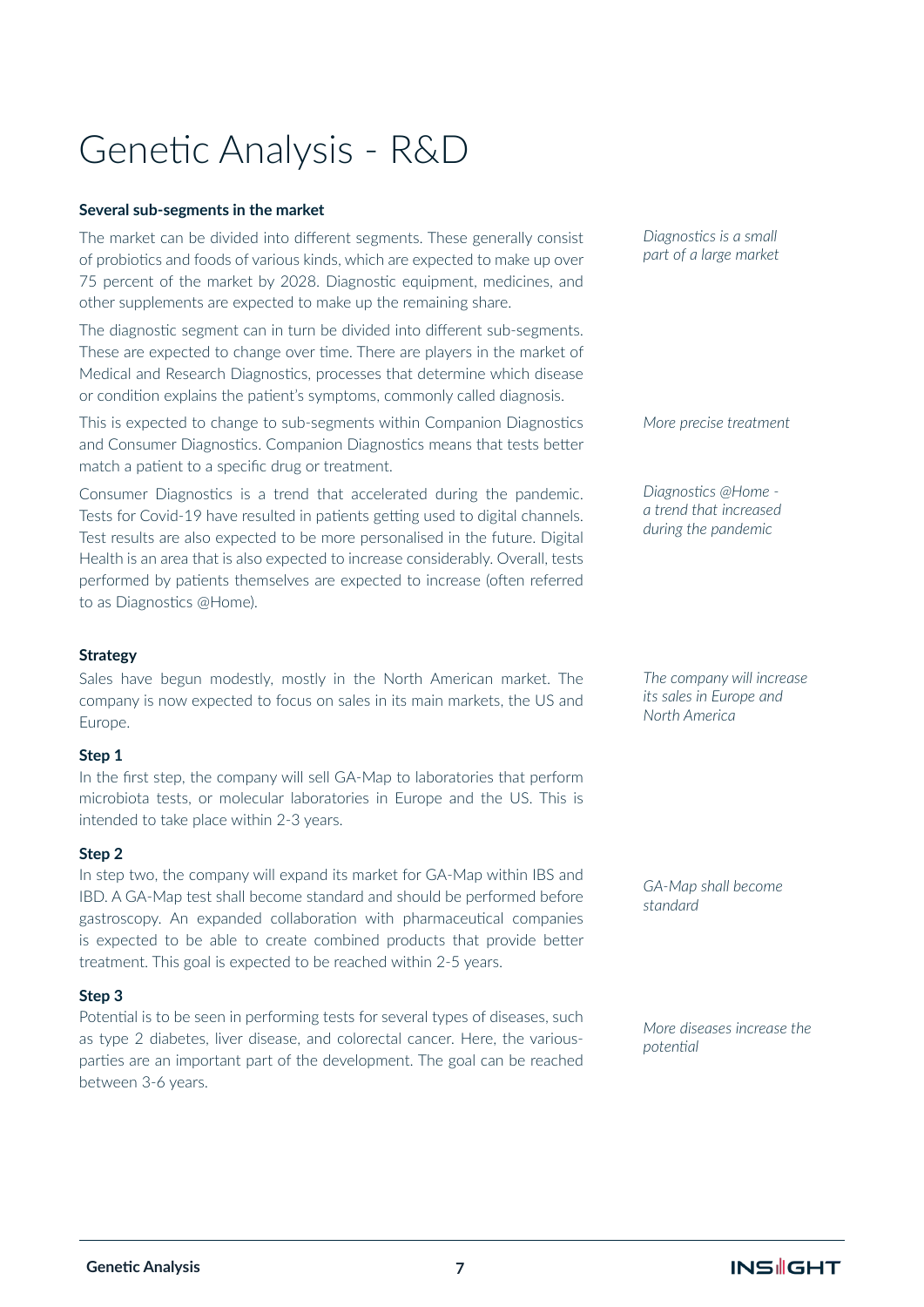### Genetic Analysis - Estimates

### **Estimates**

In 2021, the company achieved sales of 6.8 million (NOK). The goal in 2022 is to reach 25-35 million. In 2023, the company aims to break even with a turnover of 50-70 million. Mangold estimates that the company can reach 20 million in 2022 and over 100 million in 2025. The company has not released any price information for the product for competitive reasons. Mangold also believes that an analysis of market shares will be misleading as the company has no direct competitors.

*Revenue of just over 50 million NOK in 2023*

### **GENETIC ANALYSIS - ESTIMATES 2021 2022E 2023E 2024E 2025E 2026E 2027E**

|              | ---- | ------                 | ----- | ---- | ------                   | ----- | ----- |
|--------------|------|------------------------|-------|------|--------------------------|-------|-------|
| <b>Sales</b> |      | 7 20 53 90 108 121 127 |       |      |                          |       |       |
| Growth %     |      |                        |       |      | 200% 160% 70% 20% 12% 5% |       |       |

Source: Mangold Insight

To succeed with its strategy, Genetic Analysis needs to sign more distribution agreements in Europe, and get sales started in the North American market. Triggers for increased future sales consist of partners with pharmaceutical companies in microbiota biomarkers. Discussions with the FDA about IBD as a prognostic marker are an important milestone for the company to reach the US market with full potential. A similar scenario for China is also considered to have a significant effect on the price. This may lead to access to more markets in Asia, such as Japan, Korea and India, at a later stage.



*American market in sight*

Source: Mangold Insight

Costs in 2021 amounted to just over 42 million (NOK). During the fourth quarter, these stood at 14 million, which for a 12-month rolling average would mean 56 million. Mangold estimates that costs may fall a few more quarters, and expects total costs of 48 million in 2022, and somewhat higher in 2023 of 52 million. That in turn should be sufficient to take the company towards profitability, and break even in 2023.

*Costs should decrease in relation to increased sales*

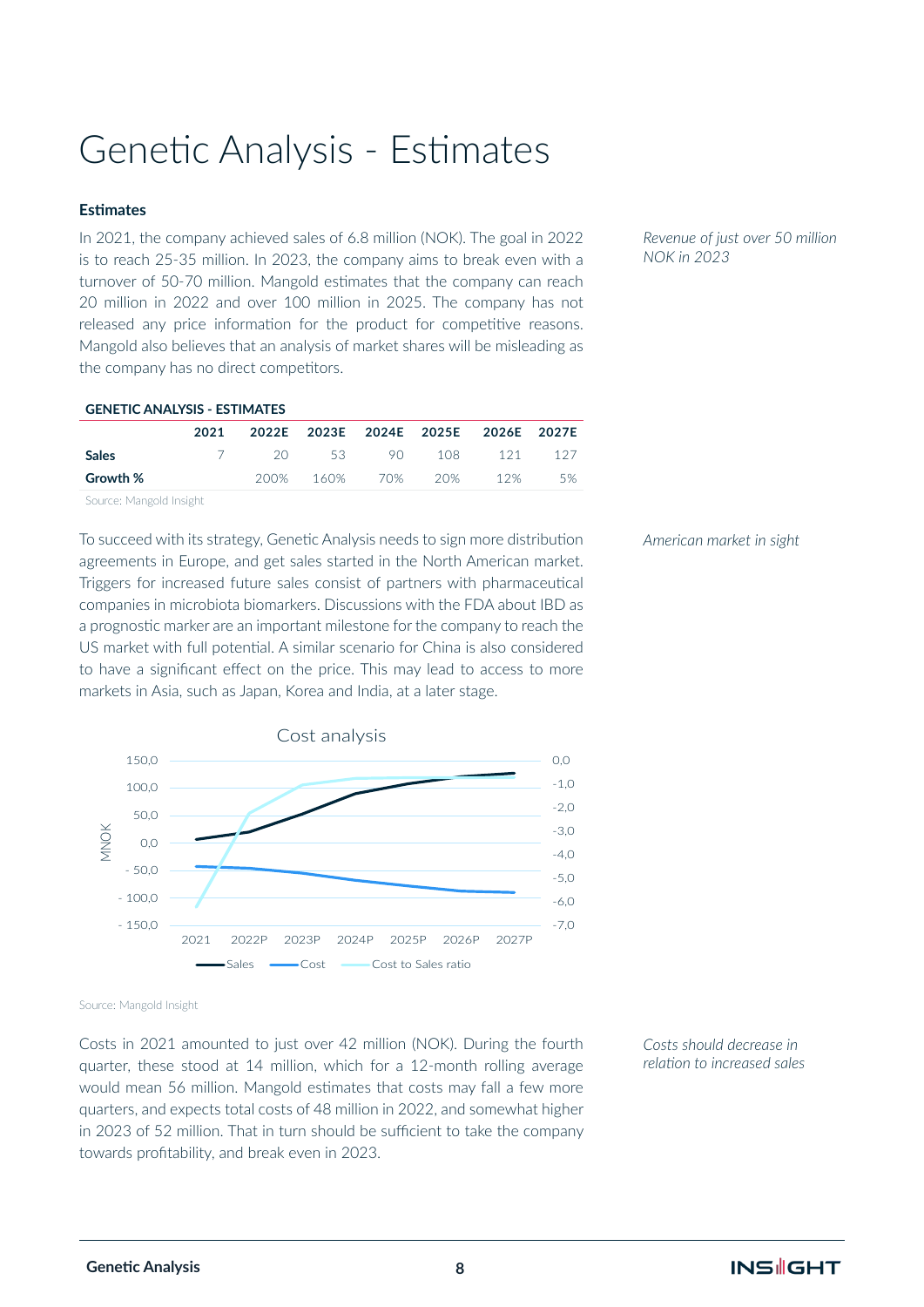### Genetic Analysis - Estimates

### **General Medtech margins**

Mangold has chosen to use industry-wide EBIT margins of around 30 percent for Genetic Analysis. It is reasonable to assume that the company will reach break even in 2023, with a revenue of just over 50 million. In the long run, the company can grow in both North America and Asia, which is likely to mean that our estimates are restrictive.



*Average EBIT-margins for the industry have been used*

Source: Mangold Insight

#### **Financing**

The company was listed in October 2021, and in conjunction with this raised 60 million (NOK). At the end of 2021, the company's cash amounted to 46.8 million (NOK). The share issue is intended to finance the build up for increased sales, registration of products in new markets, and to scale up the company's manufacturing and logistics. The company has made the required investments and does not anticipate the need for any further in the coming years.

During 2021, the company had an average burn rate of around 10 million per quarter. In 2022, we expect that this will be lower, around 7 million, and that the company will then have sufficient capital until November 2022. At this point the company can be provided with an additional 43 million (NOK) in connection with the redemption of subscription warrants (TO1). Capital is intended to be used for product development and clinical documentation of IBD, as well as research linked to microbiome and other diseases. It is also possible for the company to raise capital in November 2023 against subscription warrants (TO2).

### **Agreements in the sector**

Enterome and Nestlé Health Science formed a joint venture with the intention of developing diagnostic-related products for the microbiome. Nestlé invested MEUR 20 in this project. (Read more about companies and investments in the appendix). Collaborations of this nature may become relevant even for Genetic Analysis.

*The company was listed in October 2021*

*Raised 60 million*

*Cash and future TO should take the company to positive cash flow*

*Nestlé in a joint venture with Enterome*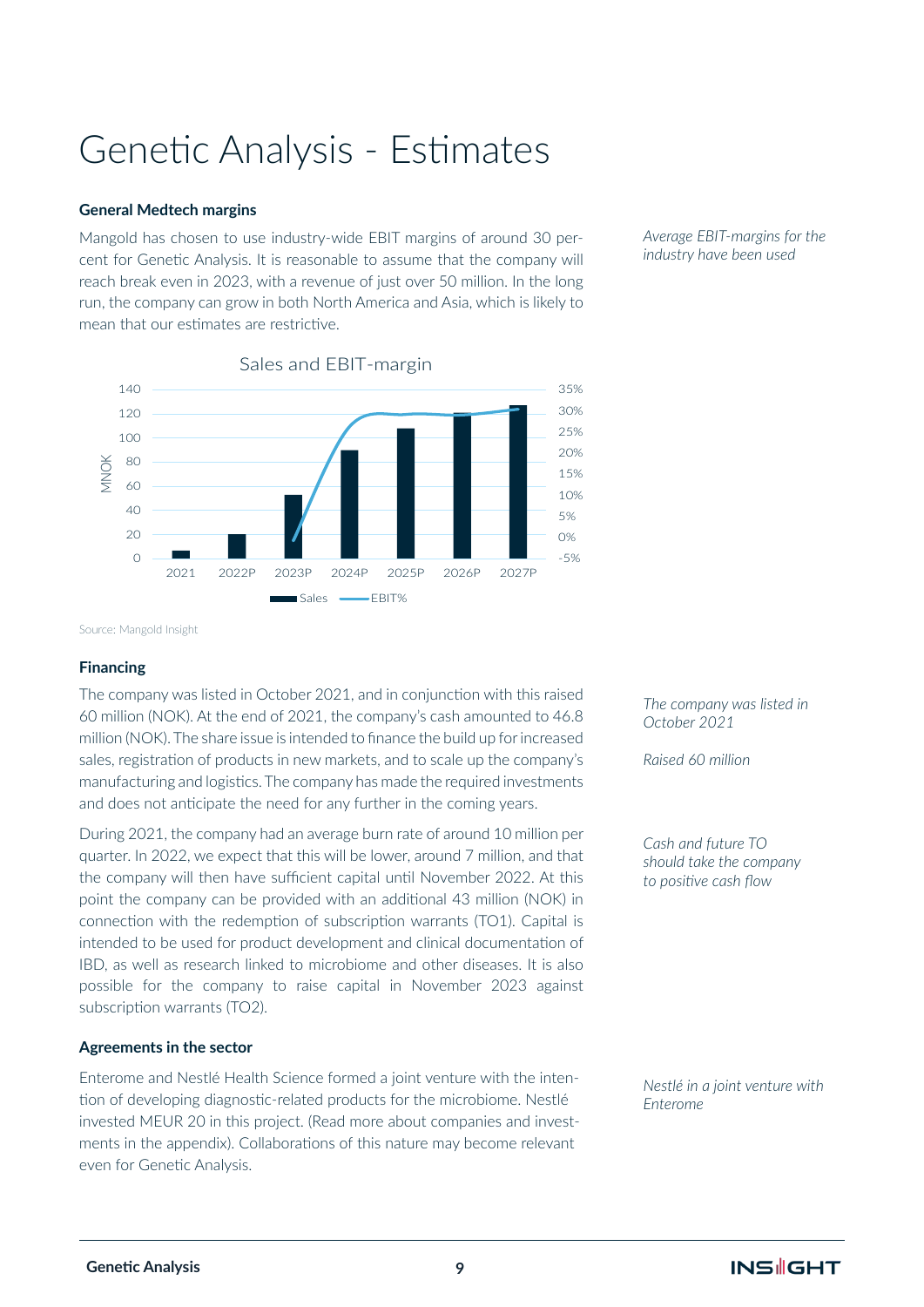### Genetic Analysis - Valuation

### **Valuation**

Mangold has chosen to evaluate Genetic Analysis with a DCF model. A required rate of return (RRR) of 12 percent has been used, which is slightly above the recommendations according to the Risk Premium Study 2021 by PwC. Mangold has chosen a size-related risk premium supplement of 5 percent, and a market risk premium of 7 percent. Mangold has based this on the Norwegian tax rate, and expects full dilution of the number of shares. Based on these assumptions, we obtain a net present value (NPV) of 7.76 kronor. *Mangold obtains a fair value of 7.76 NOK*

*Price target is 7,00 NOK*

| 2022       | 2023          | 2024   | 2025   | 2026     | 2027   |         |
|------------|---------------|--------|--------|----------|--------|---------|
| $-24044$   | $-406$        | 23 704 | 31 581 | 35 212   | 38712  |         |
| $-33898$   | $-20,760$     | -435   | 21 690 | 28 5 9 9 | 37 111 |         |
|            |               |        |        |          |        | 412 340 |
|            |               |        |        |          |        |         |
| <b>RRR</b> | <b>Growth</b> | Tax    |        |          |        |         |
| 12%        | 3%            | 28%    |        |          |        |         |
|            |               |        |        |          |        |         |
| 235 774    |               |        |        |          |        |         |
| 271 184    |               |        |        |          |        |         |
| 7.76       |               |        |        |          |        |         |
| 7.00       |               |        |        |          |        |         |
|            |               |        |        |          |        |         |

Source: Mangold Insight

#### **Scenario analysis**

Mangold has chosen to carry out a scenario analysis where income increased by 10 percent in a Bullcase, and decreased by 10 percent in a Bearcase. These different scenarios have since been compared with different RRR, from 11 to 13 percent. With 10 percent higher growth and lower RRR, a fairvalue of the share can amount to more than 11 NOK.

#### *Scenario analysis with different growth rates*

#### **MANGOLD - SENSITIVITY ANALYSIS**

| RRR <sup>%</sup> | <b>Bear</b> | <b>Base</b> | <b>Bull</b> |
|------------------|-------------|-------------|-------------|
| 11%              | 6.94        | 9.00        | 11.07       |
| 12%              | 5.99        | 7.76        | 9.53        |
| 13%              | 5.24        | 6.78        | 8.32        |

Source: Mangold Insight

#### **Key ratios**

Comparative valuation has not been taken into count. Companies within microbiota with market cap can be found in appendix. On the one hand, there is a clear lack of comparative companies and profitability some years away, which means uncertainty in key ratios. Relevant key figures on profitability will not arise until 2024 when EV/EBIT amounts to 10x.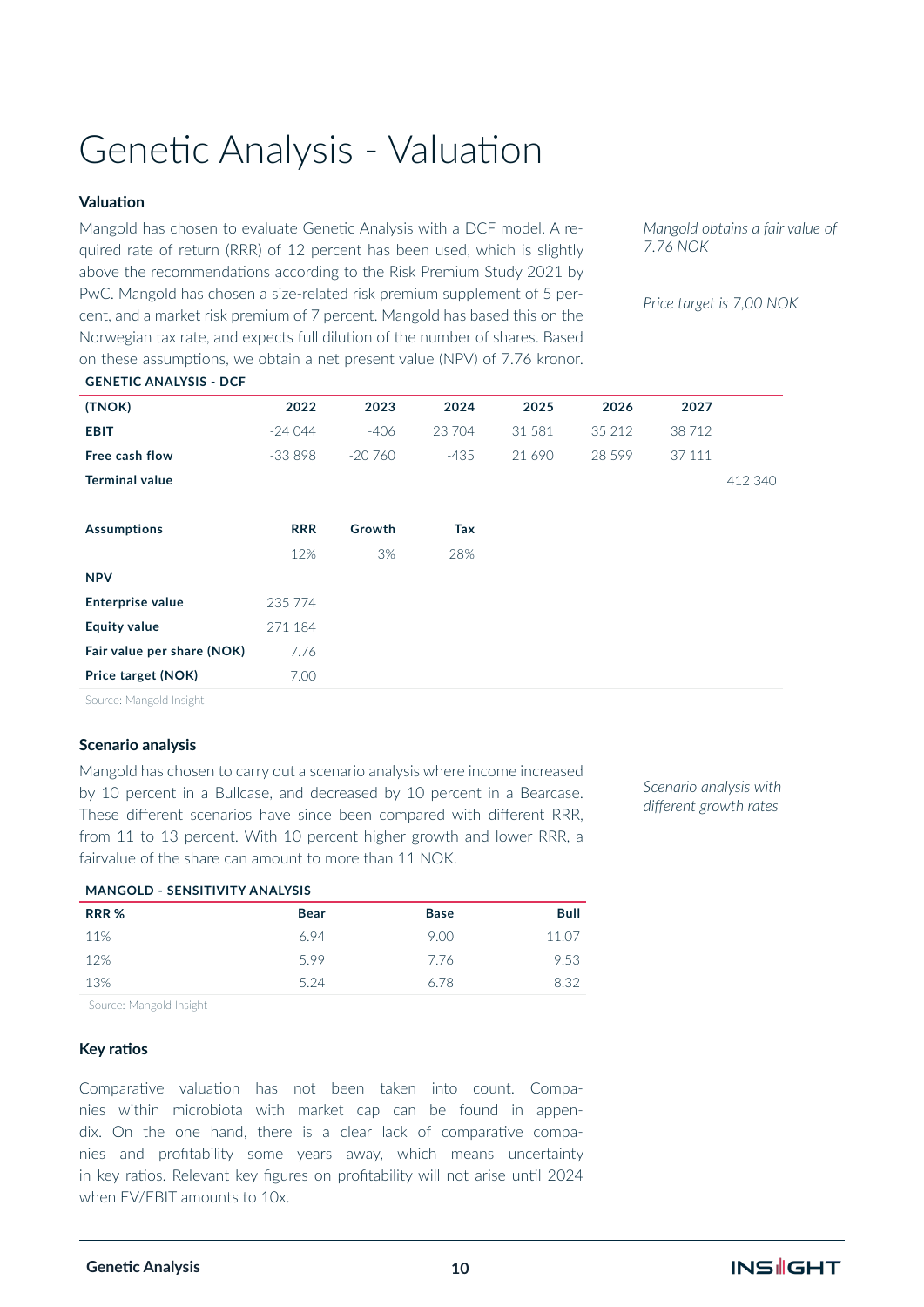### **Management**

**Ronny Hermansen,** CEO, has more than 25 years' experience from the international diagnostic industry. He has been involved in Genetic Analysis since the beginning of 2014, and has an MsBA (Cand. Merc) from the University of Aalborg, Denmark. Previous experience includes at Nycomed Amersham (later GE Healthcare) as Vice President of Finance in Operations. He was previously Group CFO of Axis-Shield from 2007 until it was acquired by American Alere in December 2011.

**Anita Patel Jusnes**, CCO, has more than 20 years' experience from the international pharmaceutical industry, including from the companies Glaxo Smithkline, Pronova Biopharma and Novartis. She has an MSc in Pharmacy from the University of Oslo. Extensive experience from product launches, development and implementation of growth strategies, and leading teams. She has been at Genetic Analysis since 2020.

**Christina Casén**, senior VP of clinical and medical affairs, has an MSc in molecular cell biology and more than 20 years' experience from the international diagnostics industry. She has previously worked for companies such as the Abbott Diagnostic Division, Axis Shield, and several start-ups in biotechnology. She has significant expertise in international network building, international project management in clinical research, and commercialisation of products. She has been at Genetic Analysis since 2009.

**Kari Furu**, CTO, has a doctorate in molecular biology from the University of Oslo. She has more than 10 years' experience from molecular biology research, product development and in vitro diagnostics. She has previously worked at the Cancer Registry of Norway and the University of Oslo. She has been at Genetic Analysis since 2016.

**Lars Tiller**, Head of Operations, will be responsible for manufacturing and logistics operations at Genetic Analysis. He has previously been at Alere Technologies (now Abbott Diagnostics).

**Eilert Aamodt**, CFO, has more than 20 years' experience from companies in media, industry and diagnostics, including Nycomed and GE Healthcare. He holds an MSc in Business Administration from the University of Erlangen-Nuremberg, Germany. He has been at Genetic Analysis since 2021.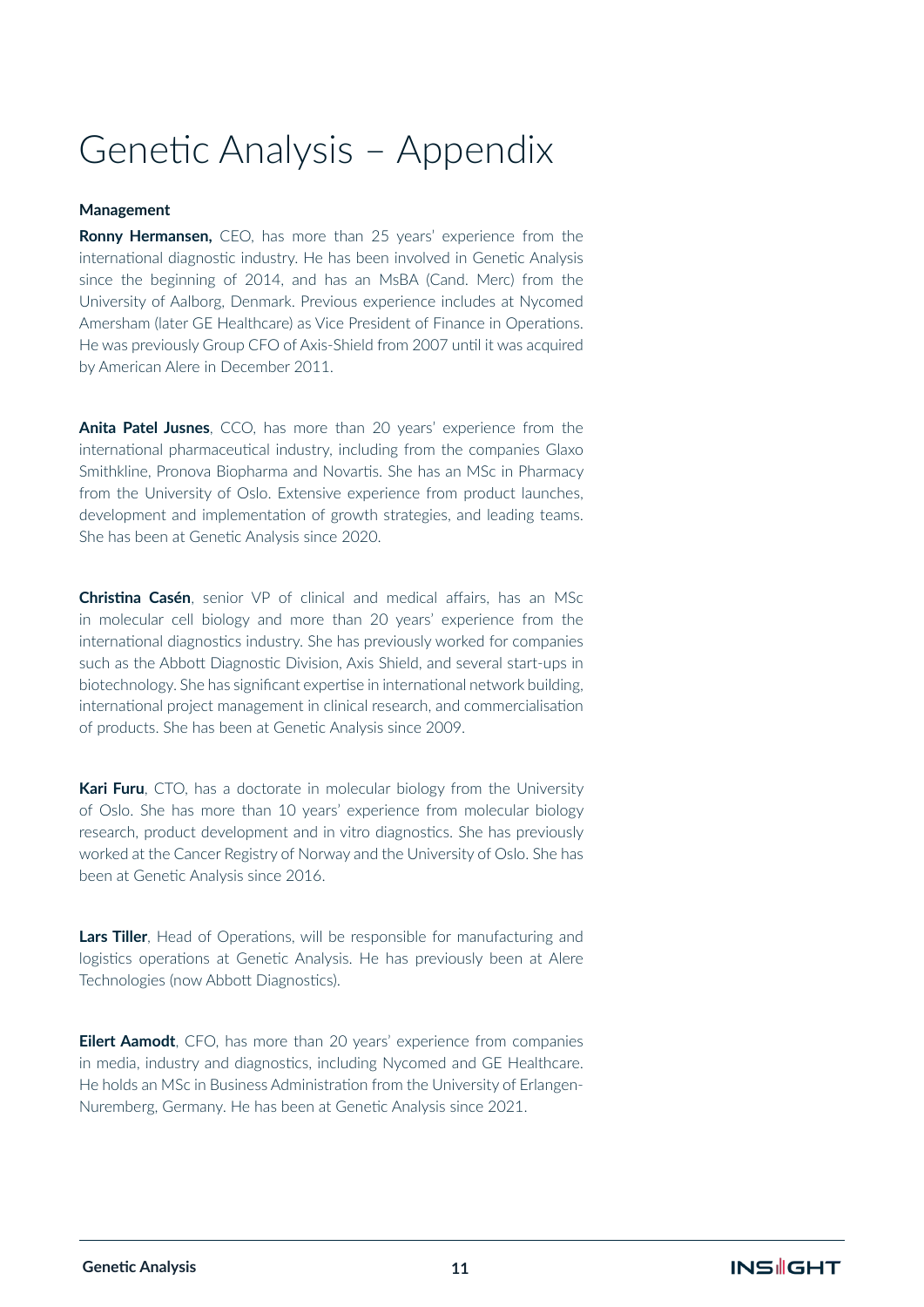### **Board of Directors**

Per Matsson, chairman, has more than 35 years of international experience in the diagnostic industry. His recent positions have covered executive management positions as CTO in Phadia and as CTO in Thermo Fischer Scientific ImmunoDiagnostics division. He holds a PhD in cell biology, MBA studies in Management of Innovation, and is appointed professor at the Uppsala University and at the Veterinary Faculty, Swedish Agricultural University. Per is currently working as a senior advisor and board member for several companies and industry organizations and he is actively involved as a co-founder and Chair in several diagnostic companies. Per also serves as Scientific Advisor to the UK listed Intuitive Investments Group plc, a venture fund concentrating on investing in fast-growing life science companies.

**Andrew Stapletown**, board member, has a PhD from the University of Manchester in England and an MBA in Strategic Management from John F. Kennedy University, USA. He has over 30 years of international experience from leading positions within life science and the diagnostic industry. Andrew is also Vice President for the Corporate Business Development-team in Bio-Rad Laboratories Inc, with responsibility to handle M&A and the Corporate Venture-fund.

**Rune Sørum,** board member. has a master's degree in economics from the Copenhagen Business School. Rune is a Partner in Televenture Management. Prior to joining Televenture, Rune was a private investor and senior adviser to European companies operating in both Asia and the Middle East. Rune has held several board positions in Norwegian investment companies.

**Camilla Huse Bondesson**, board member, holds an Executive MBA from Stockholm University and is Chair of the Board of Immuneed and TdB Labs. Camilla has over 30 years of international operational and strategic experience from leading positions in companies in the biotechnology field, including as Head of Behring Diagnostica, International Product Manager for Biacore, Marketing Manager for Amersham Biosciences (now Cytiva), and VP Marketing for Gyros. Since 2004, Camilla has worked as a consultant and partner at Conlega, a consulting company within Life Science.

**Staffan Strömberg**, board member, has a PhD from the Royal Institute of Technology in Stockholm and over 23 years' experience in the pharmaceutical industry. He is the CEO of Infant Bacterial Therapeutics. In addition to his role as Head of Medical Technology Products at the Medical Products Agency, he has also been Vice President of Nicox France, and held senior positions at AstraZeneca. Staffan has specific experience of developing orphan drugs as he was R&D Manager for Swedish Orphan.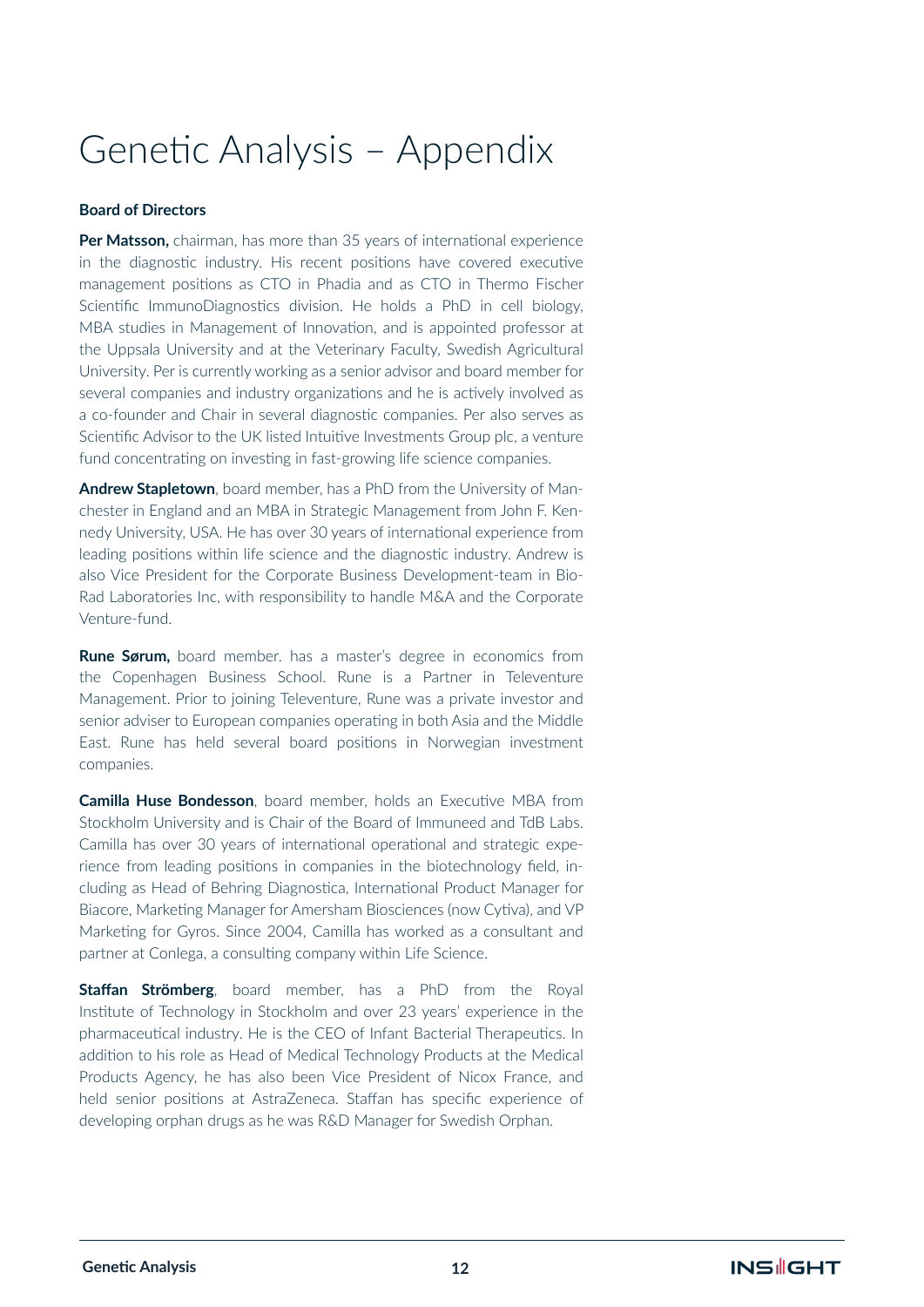### Genetic Analysis - Background

#### **Research into the microbiome**

Knowledge of the human microbiome developed mainly during the early 2000s. A five-year research project was started in 2007 when the Human Microbiome Project (HMP) was launched. HMP was funded by the NIH (National Institutes of Health) to better understand how microorganisms affect health and disease. It has been described as a logical continuation of the Human Genome Project (HGP). The purpose of the HGP project was to determine the sequence of chemical base pairs that make up human DNA, and to map all the genes in the entire human genome.

The project was implemented in two phases. In the first phase, the genome was mapped and categorised. In the second, analyses of which parts of the genome are translated into proteins and the interaction with genes were performed. One of the objectives was to compare the microbiome of healthy individuals compared to that of the sick. Information about human microbiome can lead to new diagnostic techniques and treatments for a variety of diseases in humans.

#### **Important projects**

Three major projects have received research grants, which are intended to drive HMP forward. One consists of a research team between Stanford University and Washington University, who are examining microbes in the stomach, intestines, and nose. The purpose was to see changes in certain microorganisms in, for example, viral infections, something that can trigger diseases such as diabetes.

Further research has also been carried out by the Broad Institute, in collaboration with the Harvard School of Public Health. This research intends to provide a more detailed and functional directory of microbiota in the stomach and intestines of the healthy, as well as patients with IBD. This disease includes Crohn's disease and colitis, chronic colitis.

A third project has been carried out by Virginia Commonwealth University, which investigates how bacteria play a role in women's health, especially pregnant women and in cases of premature births.

According to current research, diseases such as type 2 diabetes, IBD, Alzheimer's disease, and various types of cancer, can be traced to changes in the microbiota in the human body's stomach and intestines.

Subsequent to the last three follow-up projects after HMP, research has gained momentum, and a large number of clinical studies have been started in order to develop new drugs.

*The HMP project is a milestone for research into the microbiome*

*HMP funded by the NIH Common Fund between 2007 and 2016*

*Project in two phases* 

*Continued research at American universities*

*More projects drive knowledge forward*

*Research is gaining momentum*

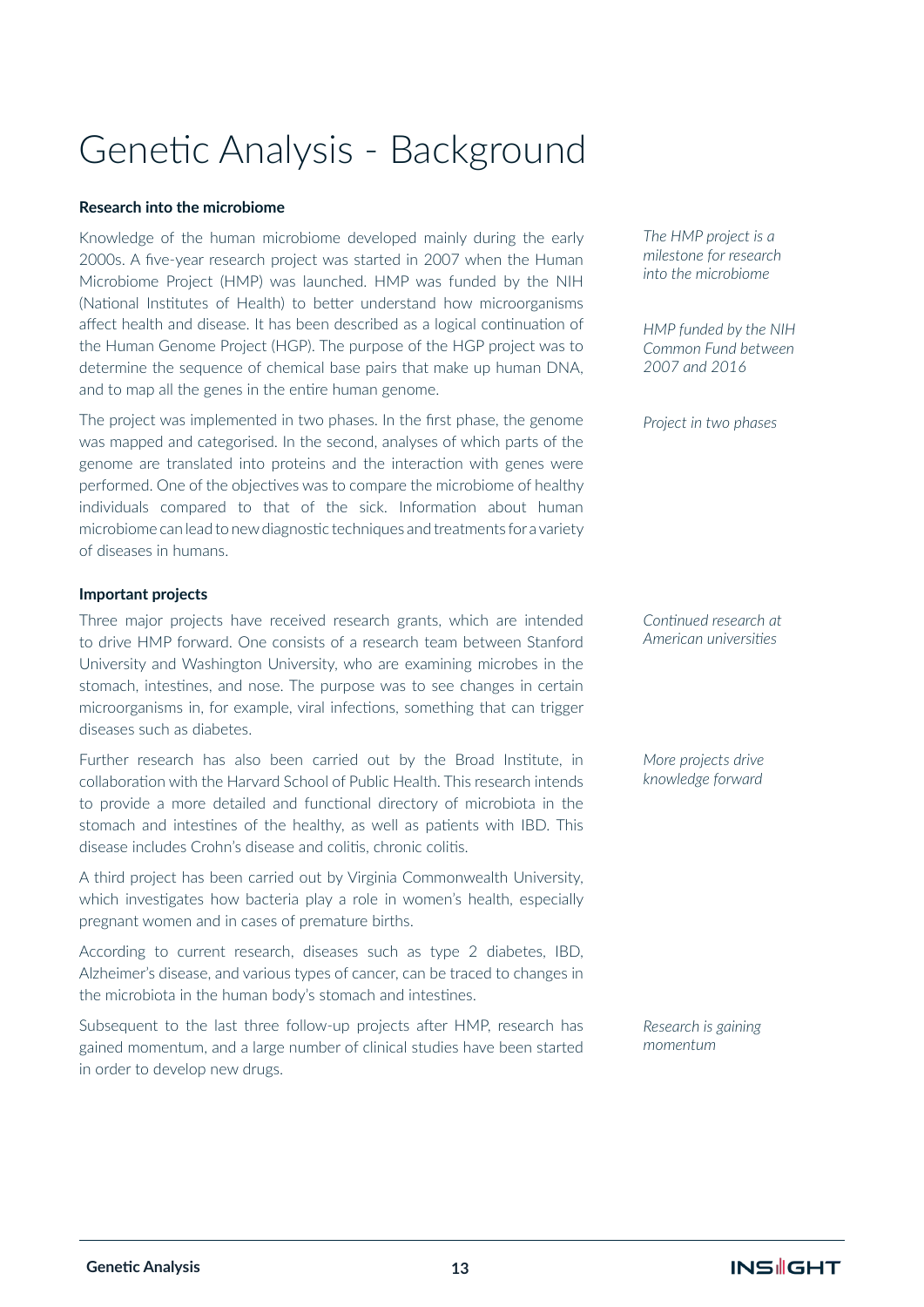### **Life Science companies within the microbiota field**

| Country    | <b>Operations</b>                        | Market value (SEK) |
|------------|------------------------------------------|--------------------|
| US         | Drug development in the human microbiome | 3667               |
| US.        | Drug development in the human microbiome | 1 2 5 3            |
| US         | Drug development in the human microbiome | 1 1 9 1            |
| <b>UK</b>  | Drug development in the human microbiome | 1 1 4 3            |
| <b>AUS</b> | Test-kit for microbiome                  | 540                |
| <b>ISR</b> | Drug development in the human microbiome | 439                |
| <b>SWF</b> | Foodtech to improve intestinal health    | 109                |
|            |                                          | 1 1 9 2            |
| <b>NOR</b> | Diagnostic tests in human microbiome     | 78                 |
|            |                                          |                    |

#### **MANGOLD - MICROBIOTA COMPANIES**

Source: Mangold Insight Infront

**Seres Therapeutics** is a company from the US, listed on Nasdaq in 2019. The company has received funding from both the Mayo Clinic and Nestlé Health Science. The company develops drugs in areas such as infection and immune systems, with candidates for ulcerative colitis and other stomach diseases.

**Evelo Biosciences** is listed on Nasdaq and develops drugs in immunological diseases. The company develops drugs that can be taken orally and should be able to treat inflammatory diseases, such as eczema, IBD, RA and asthma.

**Finch Therapeutics** is listed on Nasdaq and has a number of projects relating to the stomach and intestines. The company has collaborated with Takeda in two projects aimed at ulcerative colitis and Crohn's disease. One project has reached phase 3 and is within C. difficile.

**4D Pharma** is a British company listed on AIM and Nasdaq as ADS. The company develops drugs in the field of Biotherapeutics, i.e. substances that are developed by living organisms to treat diseases. The company has six different clinical programmes ongoing. The company has a collaboration with Merck & Co (MSD).

**BiomX** is listed on Nasdaq and is a so-called Phage Therapy company (Bacteriophage). The company uses viruses to treat infections caused by bacteria. The company has four projects, of which three are in clinical phase, and one is within IBD.

**Carbiotix** is listed on Spotlight. It is a company founded in 2014 in Lund and has developed LinkGut, a test platform for gastrointestinal health. With the LinkGut service, users will be able to achieve better control of their intestinal health in combination with prebiotic fibre.

**Microba** was listed in April 2022 on ASX in Australia. The company has attracted capital from a number of investors, including American Ginkgo Bioworks in connection with the IPO. Microba has developed a test that is distributed by Synlab within the EU and Genova Diagnostics in the US.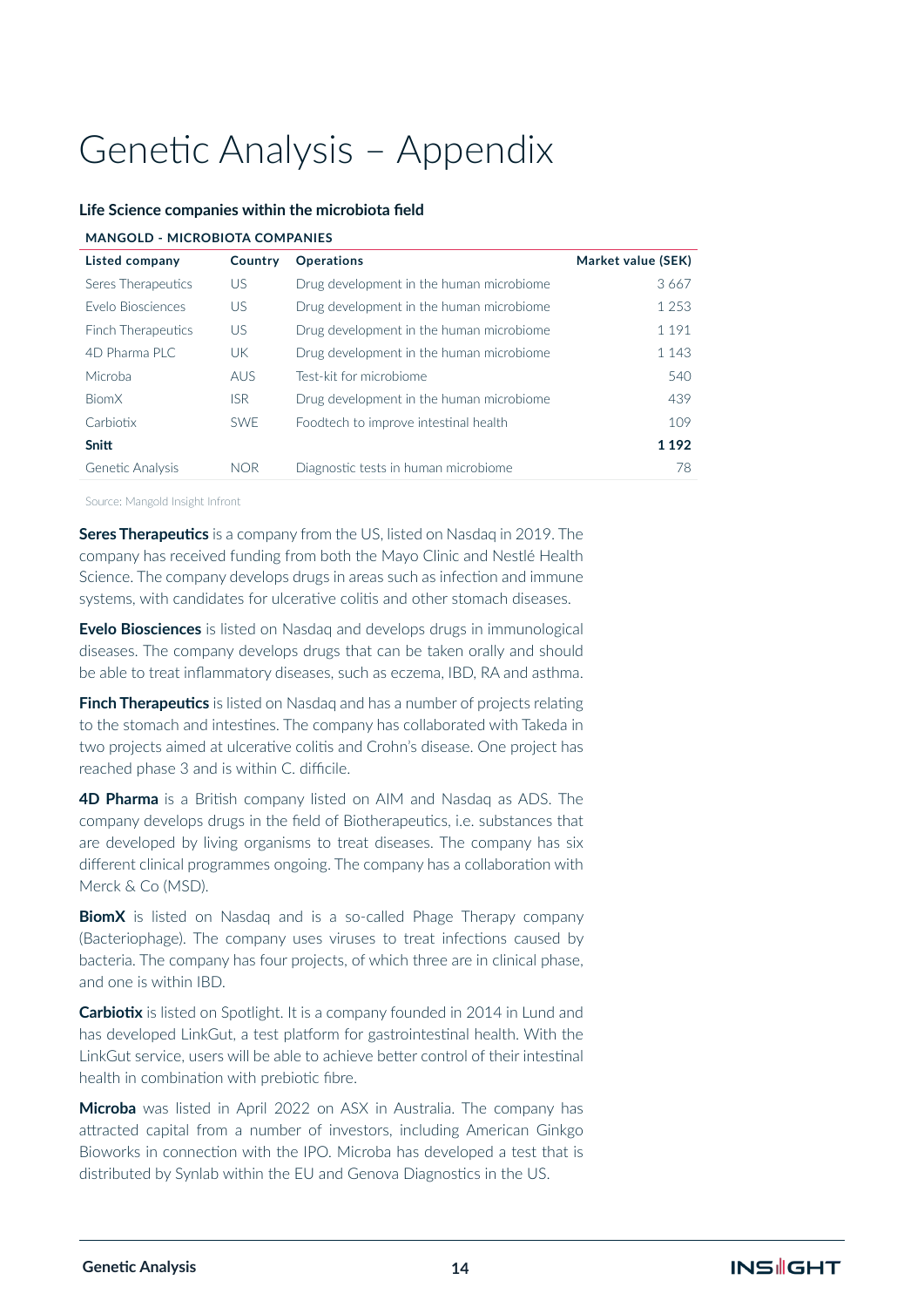### **Unlisted companies in the microbiota field**

**Microbiotica**: is an unlisted company from Cambridge in the UK. The company has ongoing projects within LBT (Live Bacterial Therapeutics). The projects are undergoing a preclinical phase, and are within the areas of immunooncology and ulcerative colitis. The company received financing from Flerie Invest, a Swedish investment company in life sciences, of MEUR 50 in March 2022, in a consortium that also included Chinese Tencent. The purpose of the investment was to finance clinical studies, phase 1b, for microbiota projects MB097 (cancer) and MB310 (UC).

**Enterome**: a French unlisted company focused on drug development in microorganisms and the immune system. The company has drug candidates mainly for cancer, but also for IBD, Crohn's disease, and food allergies. Enterome has a collaboration with Takeda. A joint venture has also been formed with Nestlé, Microbiome Diagnostics Partner (MDP). Nestlé invested MEUR 20 in this project, the aim of which was to develop diagnostic products for IBD and liver diseases (NAFLD and NASH). No news on possible successes of this joint venture has been announced. The company also has a collaboration with Bioaster, a research lab in Lyon France in microbiology which specialises in microbiota.

**Ferring Pharmaceuticals**: a private company with Swedish roots, but now located in Switzerland. The company has on several occasions acquired companies in microorganisms. Rebiotix, one of these, is an American company that was acquired in 2018 with projects in the clinical phase. A phase 3 study is underway with a candidate against C. difficile. It is a bacterium that can cause severe diarrhoea.

**Vedanta Biosciences:** is a private company from Boston in the US, that develops drugs for diseases of the stomach and intestines, as well as various solid tumours. The company raised MUSD 68 in 2021 to fund studies with an LBP to prevent C. dificile. The company's collaboration with Bristol Myers-Squibb in a project with Opdivo did not turn out well.

**Second Genome:** is an unlisted company from San Francisco in the US. The company researches microorganisms and has been around since 2010. Its programme consists of projects in IBD and solid cancer.

**Exeliom**: is a private French company with projects within IBD. One drug candidate for Crohn's disease has come the furthest and will undergo clinical studies.

**Goodgut:** is a Spanish company with diagnostic tests for diseases of the stomach and intestines.

**Ysopia**: a private French company that will conduct phase 2 studies with live bacteria, Christensenella minuta, in order to treat obesity.

**Eligo Bioscience**: a private French company that develops antibiotics to treat microbiome-related diseases and which are associated with bacteria.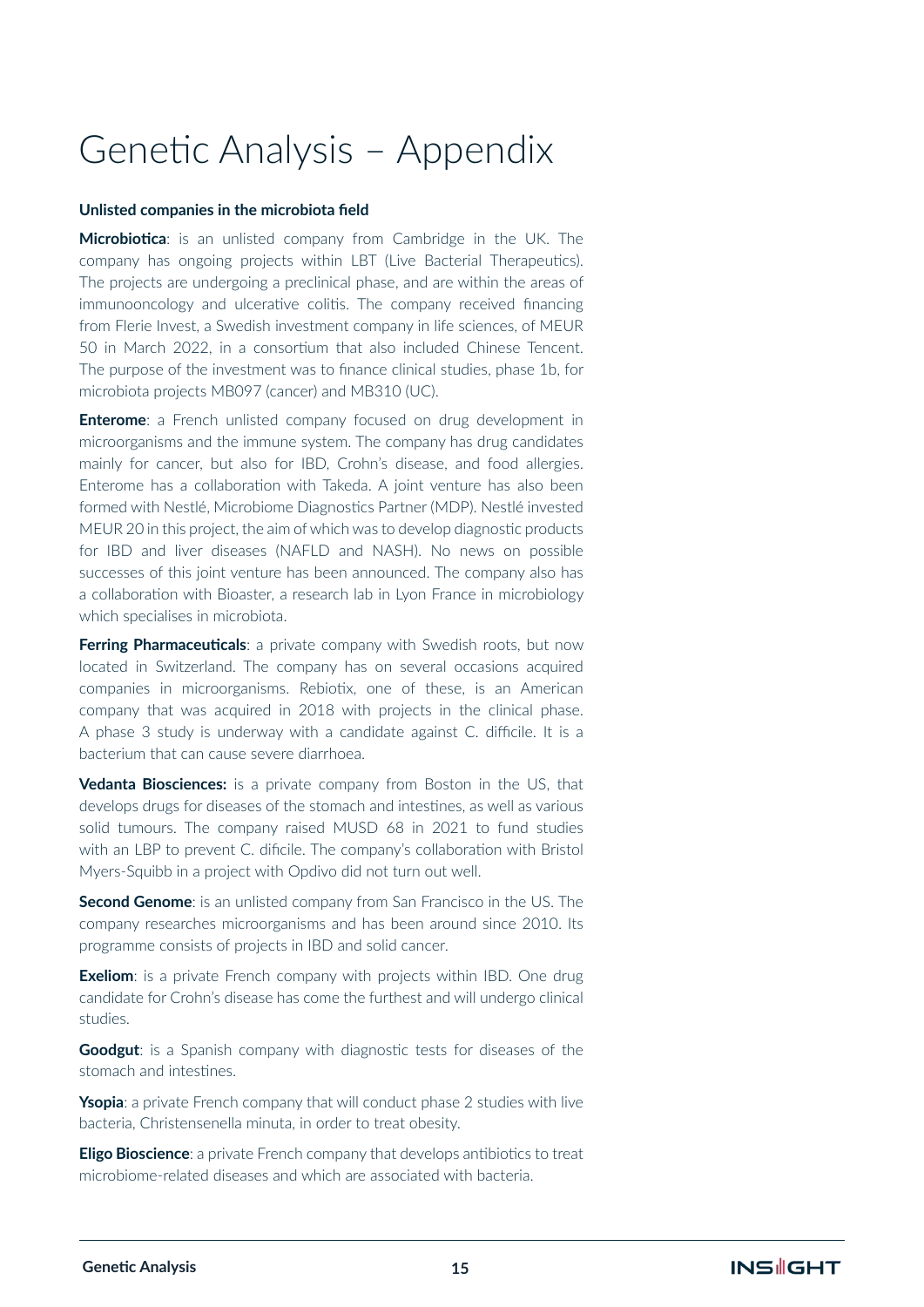### **Intestinal flora (Gut microbiota)**

The intestinal flora is an ecosystem of bacteria and microorganisms that forms an important part of our immune system and accounts for a large part of the body's metabolism. There are a large number of bacteria and other microorganisms (microbiota) in the human body. Most are essential, but there are also some that are harmful. Microorganisms can be viruses, bacteria, parasites, yeasts or moulds. Without these microorganisms, humans would quickly become ill. About 80 percent of the bacteria that live in the body are found in the intestinal system. Many of the most common intestinal diseases are due to a disturbed balance of microbiota.

### **Dysbios**

Dysbiosis means changes in the microbiome that can adversely affect health. In general, dysbiosis means an imbalance in the intestinal flora. Dysbiosis has been linked to several different diseases, such as IBS, allergies, and obesity. Human intestines contains billions of bacterial cells and more than a thousand different bacterial species. Normal intestinal microflora has several major bacterial divisions. The larger and dominant ones are Bacteriodetes and Firmicutes.

The intestines contains bacteria that are both protective and can be harmful. In healthy individuals, a homeostatic balance prevails. Homeostasis includes mechanisms needed for continuous monitoring and control of certain conditions, such as temperature and fluid balance. In dysbiosis, an imbalance occurs with either overrepresentation or a lack of bacteria.

### **Inflammatory Bowel Disease (IBD)**

These diseases include Ulcerative colitis, Crohn's disease, and unclassified colitis. IBD is characterised by chronic inflammation of the intestinal mucosa. The cause of the diseases has not yet been fully identified. It usually begins between the ages of 15-40, and goes into remission, with periods of long or no disease activity.

**Ulcerative colitis** (inflammation of the colon), is inflammation that attacks the rectum or colon. The most common symptoms are diarrhoea, with varying amounts of blood and mucus in the stool. The disease usually creeps in with relatively mild gastrointestinal problems for a period before it breaks out and becomes acute.

**Crohn's disease** is a chronic inflammatory bowel disease that occurs in the gastrointestinal tract. Diagnosis is usually made with rectoscopy, colonoscopy, X-ray, and blood and stool samples. In about 10 percent of cases, it is difficult to differentiate between ulcerative colitis and Crohn's disease, as many symptoms are the same. Treatment is by means of medication. The disease cannot be cured, however treatment aims to keep it under control. Surgery or stoma may be appropriate in some cases.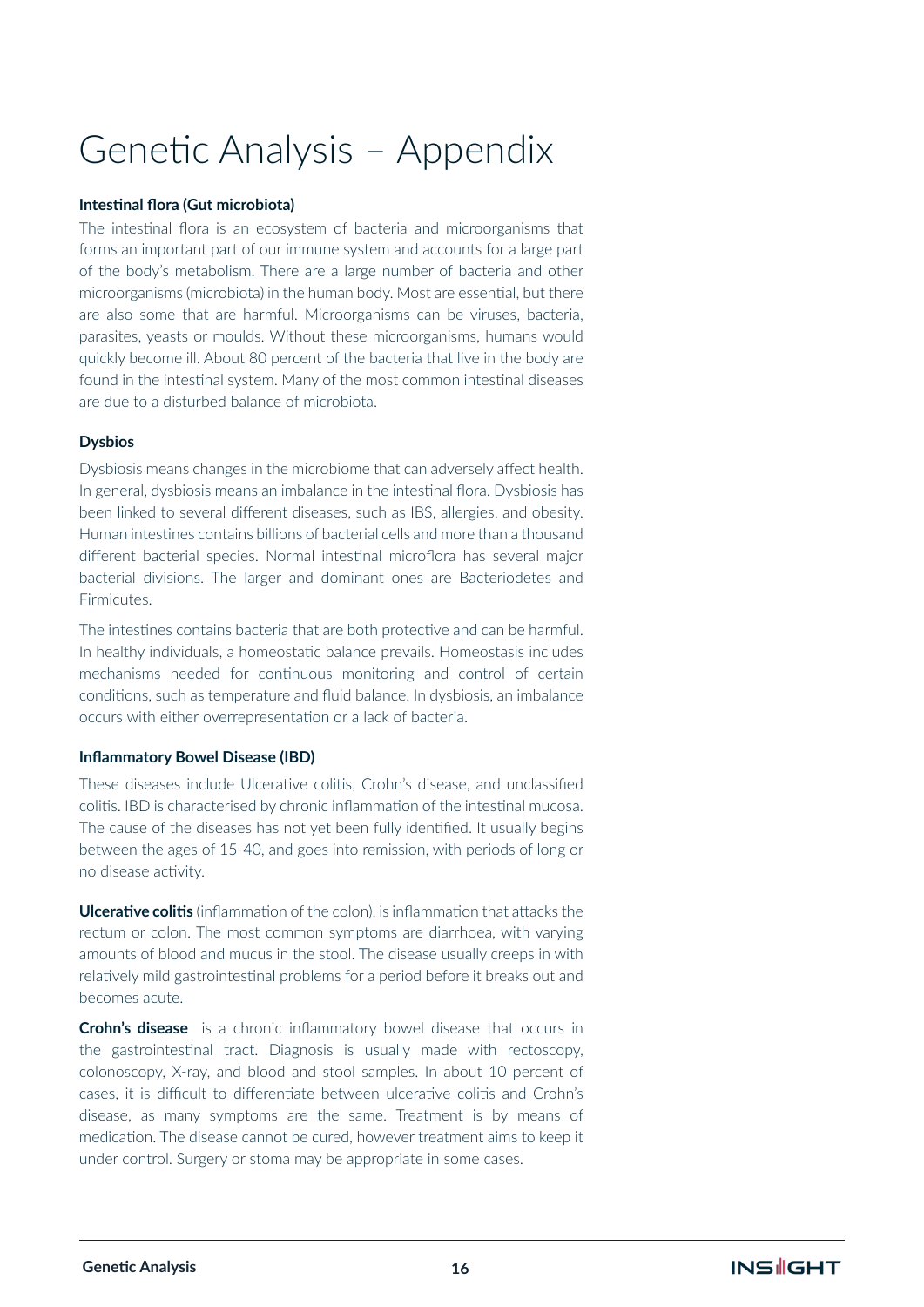**C. difficile** (Clostridioides difficile) is a bacterium whose spores can survive for a long time, and are easily spread and difficult to eliminate. Problems with C. difficile usually occur after an antibiotic treatment upsets the normal intestinal flora. Problems with diarrhoea are common.

**Irritable Bowel Syndrome (IBS)**, affects patients who have suffered from a hypersensitive or easily irritated bowel for at least three months. IBS is a functional gastrointestinal disorder, which means that it cannot be indicated with samples or examinations. IBS is a common disease that is characterised by abdominal pain and stool disorders, but where knowledge of the causes is lacking. Diagnostic criteria for IBS consist of recurrent abdominal pain. There is no cure for IBS, however, symptoms can be relieved. Diet becomes important for these patients, who receive help from a dietitian.

**SIBO** (Small Intestinal Bacterial Overgrowth), overgrowth of bacteria in the small intestine. Bacteria that are supposed to stay in the large intestine have crept into the small intestine. The reasons for this can be the use of antibiotics, a diet rich in sugar, the use of drugs for acid reflux, and heartburn. Symptoms include abdominal pain and diarrhoea as well as decreased nutritional intake.

**NAFLD** (Non-alcoholic Fatty Liver Disease), fatty liver is the most common disease, with a global prevalence of 25 percent, and is an increased inflow of fatty acids to the liver. This can occur due to an increased intake of fat with the diet, however, insulin resistance is the main cause.

**NASH** (Non-alcoholic steatohepatitis), inflammation of the liver that can lead to cirrhosis and the development of liver cancer.

**Type 2-diabetes**, difficult to keep blood sugar levels in the blood low enough. The body's ability to produce insulin is insufficient. Studies have shown that there is a link between the intestinal flora and the development of type 2 diabetes. The type 2 diabetes market is expected to grow to USD 59 billion by 2025, according to Global Data.

### **Glossary:**

Microbes: collective name for microorganisms such as bacteria, fungi, and viruses.

Microbiota: the microbes that are found in a certain place form a microbiota. Microbiome: the genes of these organisms.

Prebiotics: dietary fiber that becomes a nutrient for bacteria in the intestines.

Probiotics: living microorganisms that can provide health benefits when ingested.

Fermented food: food that contains lactic acid bacteria, inhibits and kills unwanted bacteria. Increases the absorption of important vitamins and minerals.

Biomarkers: should be measurable and quantifiable biological parameters that indicate health-related assessments of, for example, disease risk.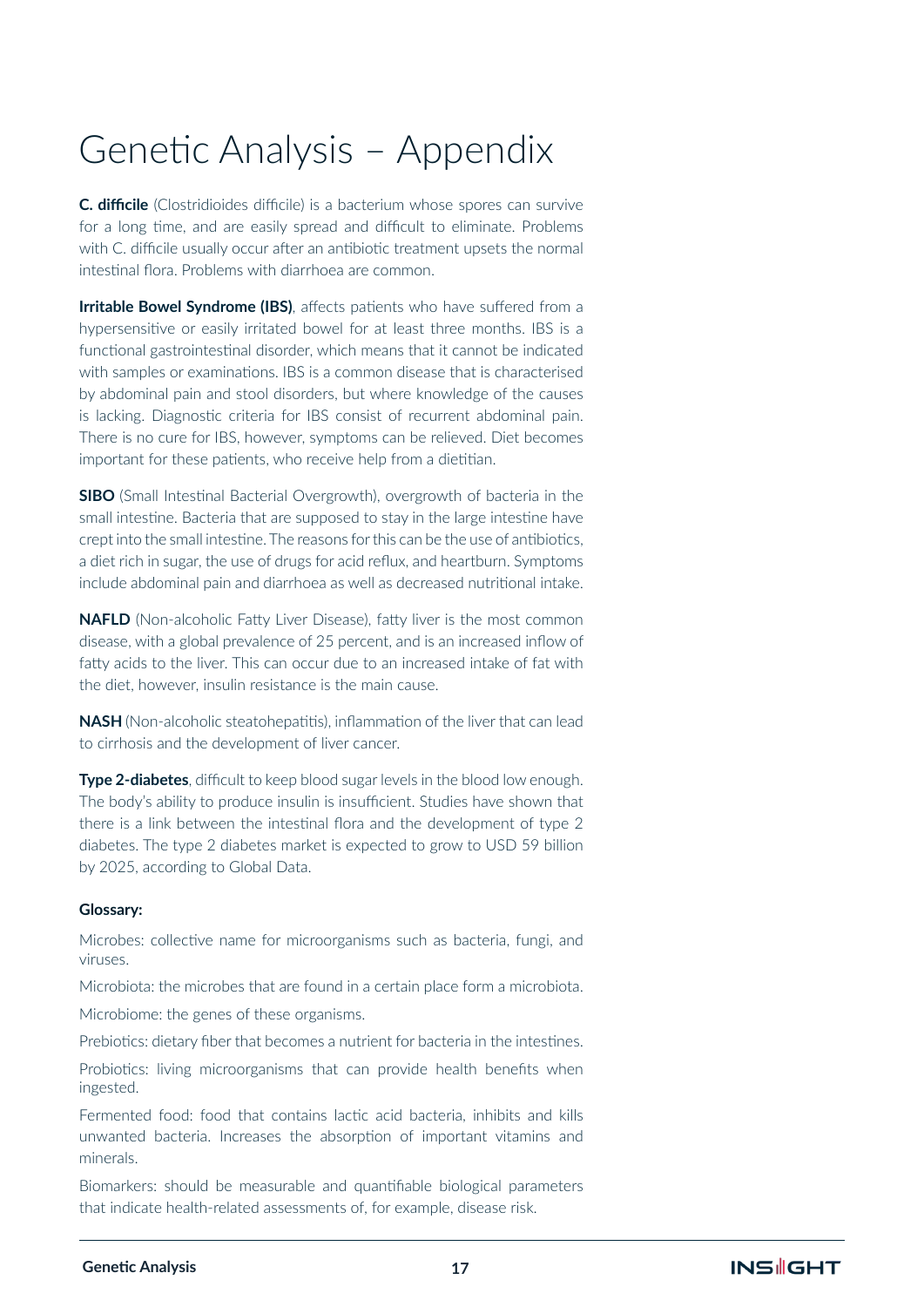### Genetic Analysis – SWOT

- Technological lead
- Few competitors
- Experienced management

### **Strengths Weaknesses**

- Company in an early phase
	- Low sales volumes
		- Loss generating

SWOT

### **Opportunities Threats**

- First mover advantage, take market share
	- Attract knowledgeable personnel
		- Scalable business model

- Takeover
- Lack of capital
- Hesitant market

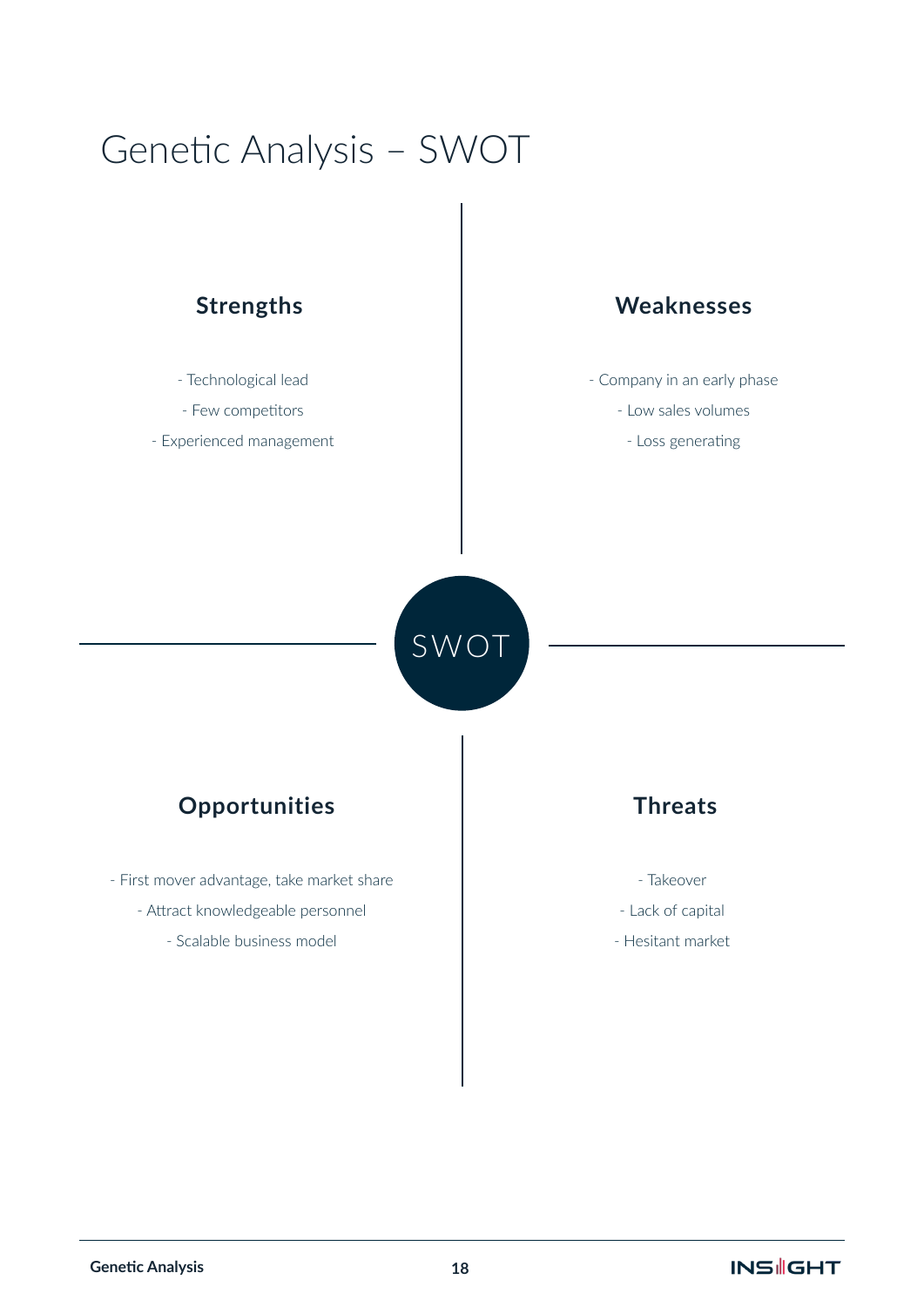

Genetic Analysis - Operating profit and margin







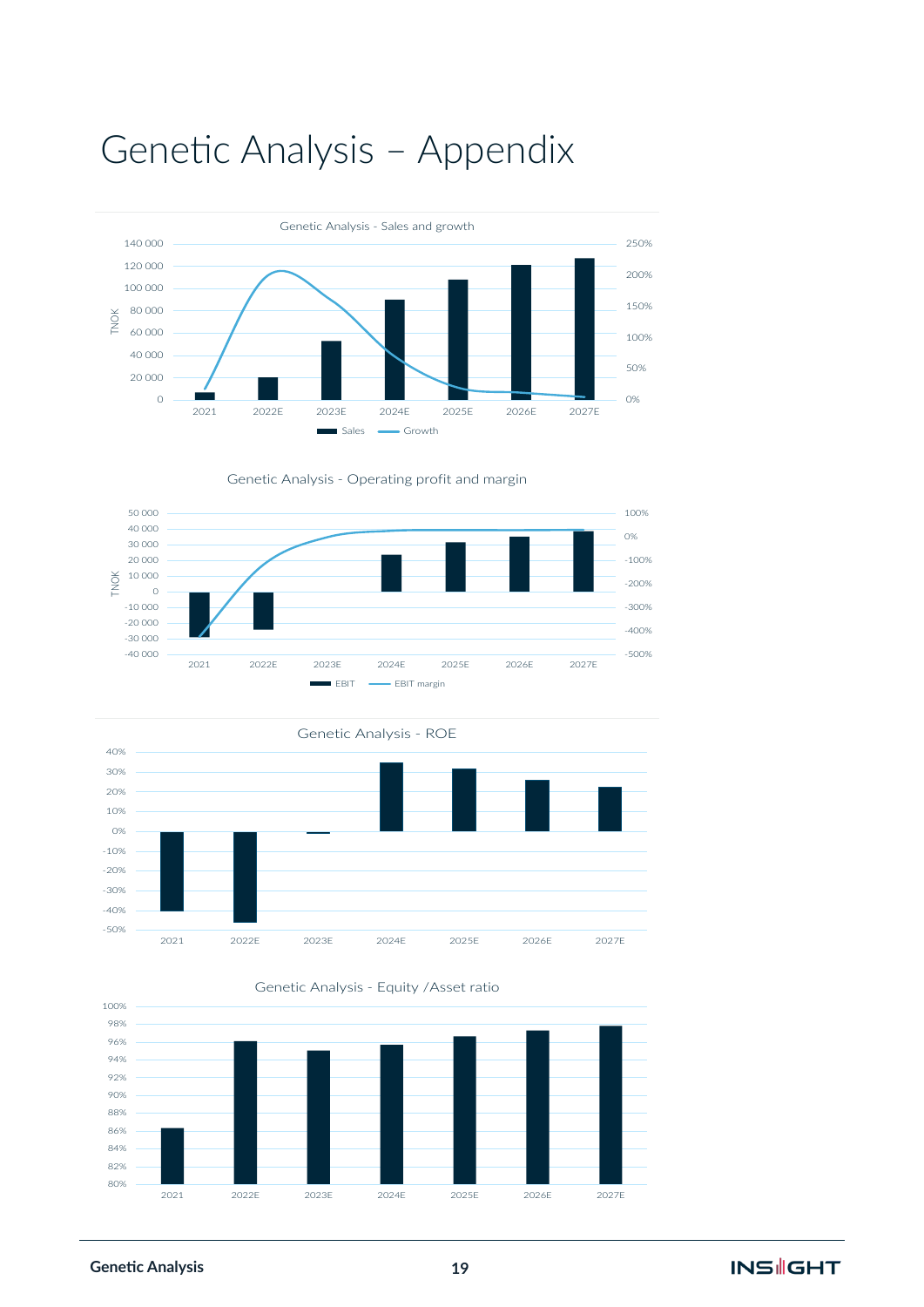### Genetic Analysis - Income statement

| Income statement (TNOK)    | 2020     | 2021       | 2022E    | 2023E     | 2024E     | 2025E    | 2026E    |
|----------------------------|----------|------------|----------|-----------|-----------|----------|----------|
| Revenues                   | 7754     | 13 379     | 21 400   | 54 040    | 91 168    | 109 202  | 122 186  |
| Gross profit               | 6727     | 12098      | 15 280   | 40 250    | 68 626    | 82 151   | 91889    |
| Staff costs                | $-16426$ | $-22835$   | $-23922$ | $-23922$  | $-27185$  | $-32621$ | $-38058$ |
| Other operating expenses   | $-6052$  | $-13602$   | $-10810$ | $-11891$  | $-13080$  | $-14388$ | $-15826$ |
| Depreciation               | $-6202$  | $-4531$    | $-4592$  | $-4842$   | $-4658$   | $-3561$  | $-2792$  |
| <b>Operating result</b>    | $-21953$ | $-28870$   | $-24044$ | $-406$    | 23 704    | 31 581   | 35 212   |
| Operating margin           | $-380%$  | $-425%$    | $-118%$  | $-1%$     | 26%       | 29%      | 29%      |
| Net interest               | 183      | 135        | 44       | 44        | 44        | 44       | 44       |
| Profit after net financial | $-22136$ | $-29005$   | $-24088$ | $-449$    | 23 660    | 31 538   | 35 168   |
| items                      |          |            |          |           |           |          |          |
| Taxes                      | $\Omega$ | $\bigcirc$ | $\Omega$ | $\bigcap$ | $\bigcap$ | $-6625$  | $-8831$  |
| Net profit                 | $-22136$ | $-29005$   | $-24088$ | $-449$    | 30 285    | 40 368   | 45 015   |

Source: Mangold Insight

| <b>Balance sheet</b>                | 2020    | 2021     | 2022E    | 2023E    | 2024E    | 2025E   | 2026E   |
|-------------------------------------|---------|----------|----------|----------|----------|---------|---------|
| Assets                              |         |          |          |          |          |         |         |
| Cash & bank balances                | 24 194  | 46 810   | 18 260   | 456      | 4 6 0 2  | 33 0 79 | 69 482  |
| Accounts receivable                 | 1930    | 8419     | 16767    | 43 5 9 5 | 74 111   | 88 933  | 99 605  |
| Inventory                           | 763     | 1885     | 2 3 6 7  | 168      | 378      | 618     | 741     |
| Fixed assets                        | 28 647  | 27 610   | 25 894   | 19 369   | 15 5 27  | 11869   | 9 3 0 8 |
| <b>Total assets</b>                 | 45 590  | 55 619   | 83490    | 54 564   | 59 955   | 91 199  | 132 061 |
| <b>Liabilities</b>                  |         |          |          |          |          |         |         |
| Accounts payable                    | 7591    | 9968     | 671      | 1511     | 2470     | 2964    | 3 3 2 0 |
| Liabilities                         | 1405    | 1432     | 1459     | 1459     | 1459     | 1459    | 1459    |
| <b>Total liabilities</b>            | 8996    | 11 400   | 2 1 3 0  | 2970     | 3929     | 4 4 2 3 | 4779    |
| <b>Equity</b>                       |         |          |          |          |          |         |         |
| Restricted equity                   | 46 623  | 99 871   | 104 303  | 109 303  | 109 303  | 109 303 | 109 303 |
| Unrestricted equity                 | $\circ$ | $-27781$ | $-51869$ | $-52318$ | $-22034$ | 18 3 35 | 63 350  |
| Total equity                        | 46 623  | 72 090   | 52 434   | 56 985   | 87 269   | 127 638 | 172 653 |
| <b>Total liabilities and equity</b> | 55 619  | 83 490   | 54 564   | 59 955   | 91 199   | 132 061 | 177432  |

Source: Mangold Insight